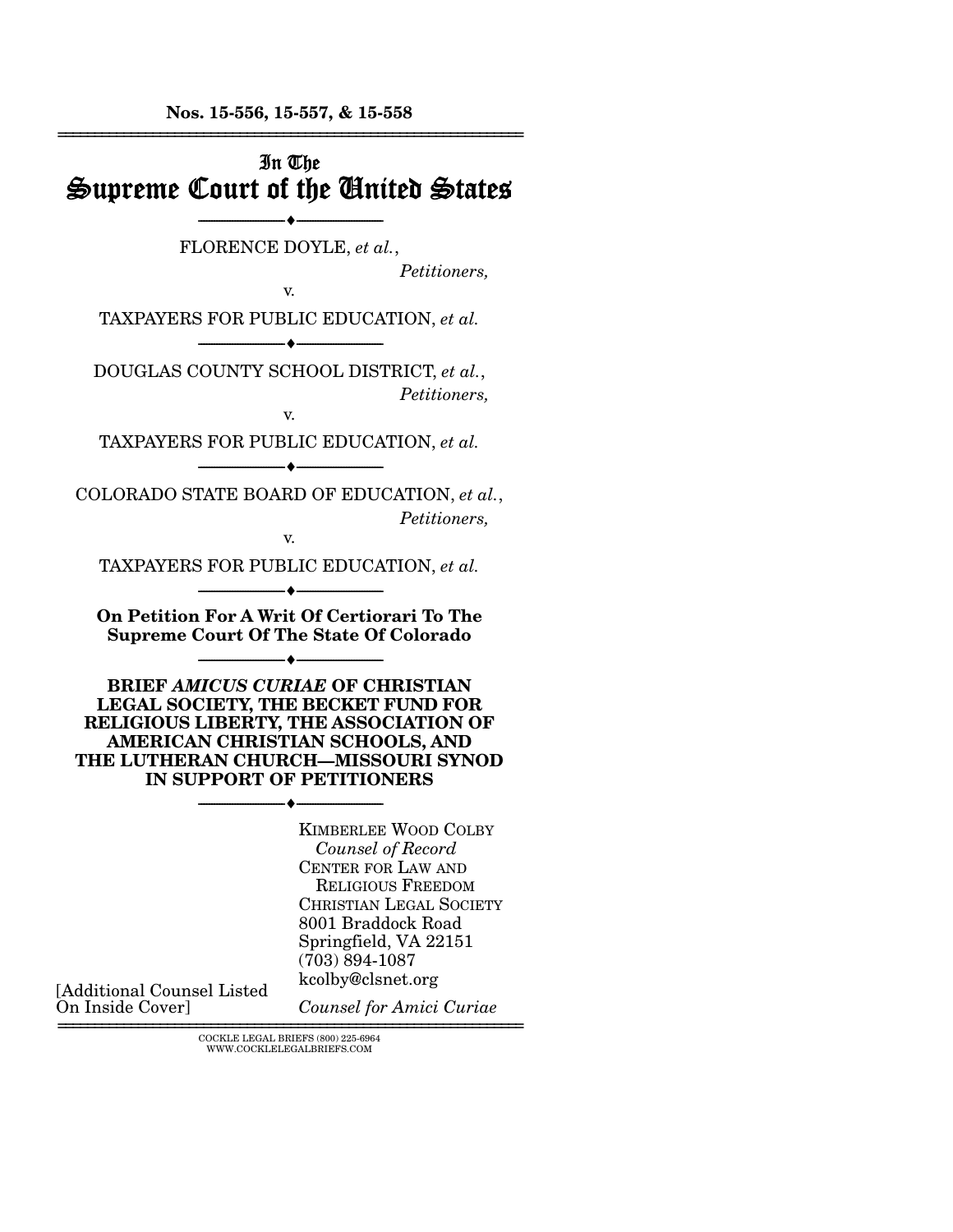THOMAS C. BERG UNIVERSITY OF ST. THOMAS SCHOOL OF LAW RELIGIOUS LIBERTY APPELLATE CLINIC MSL 400, 1000 LaSalle Ave. Minneapolis, MN 55403 (651) 962-4918 tcberg@stthomas.edu

DIANA M. VERM LUKE W. GOODRICH THE BECKET FUND FOR RELIGIOUS LIBERTY 1200 New Hampshire Ave. NW, Ste. 700 Washington, DC 20036 dverm@becketfund.org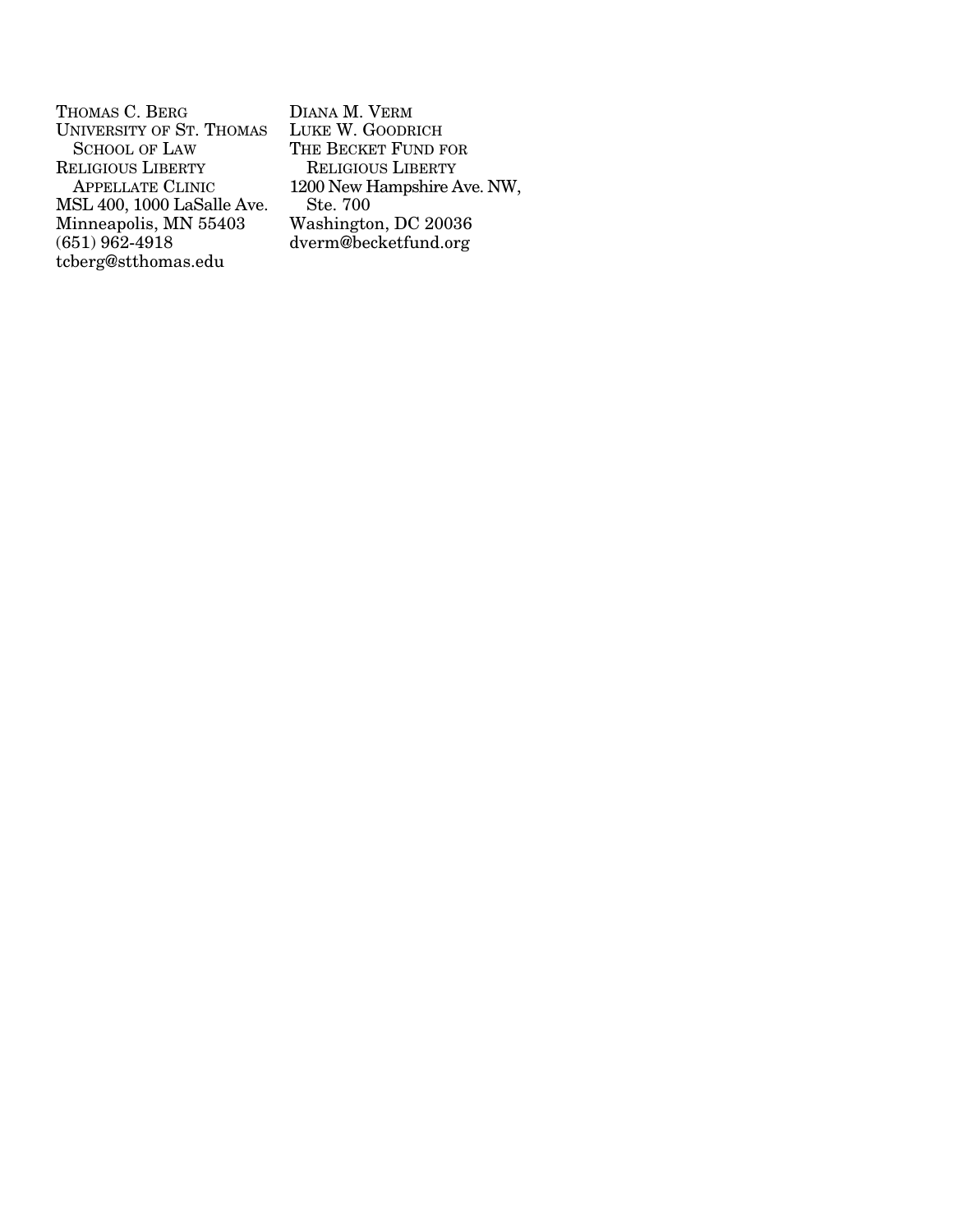# **QUESTION PRESENTED**

 Does the use of state Blaine Amendments to single out religious schools and families for exclusion from generally available educational benefits violate the Religion Clauses and the Equal Protection Clause – especially when the unrebutted record shows that the movement to enact these provisions was pervaded by religious bigotry?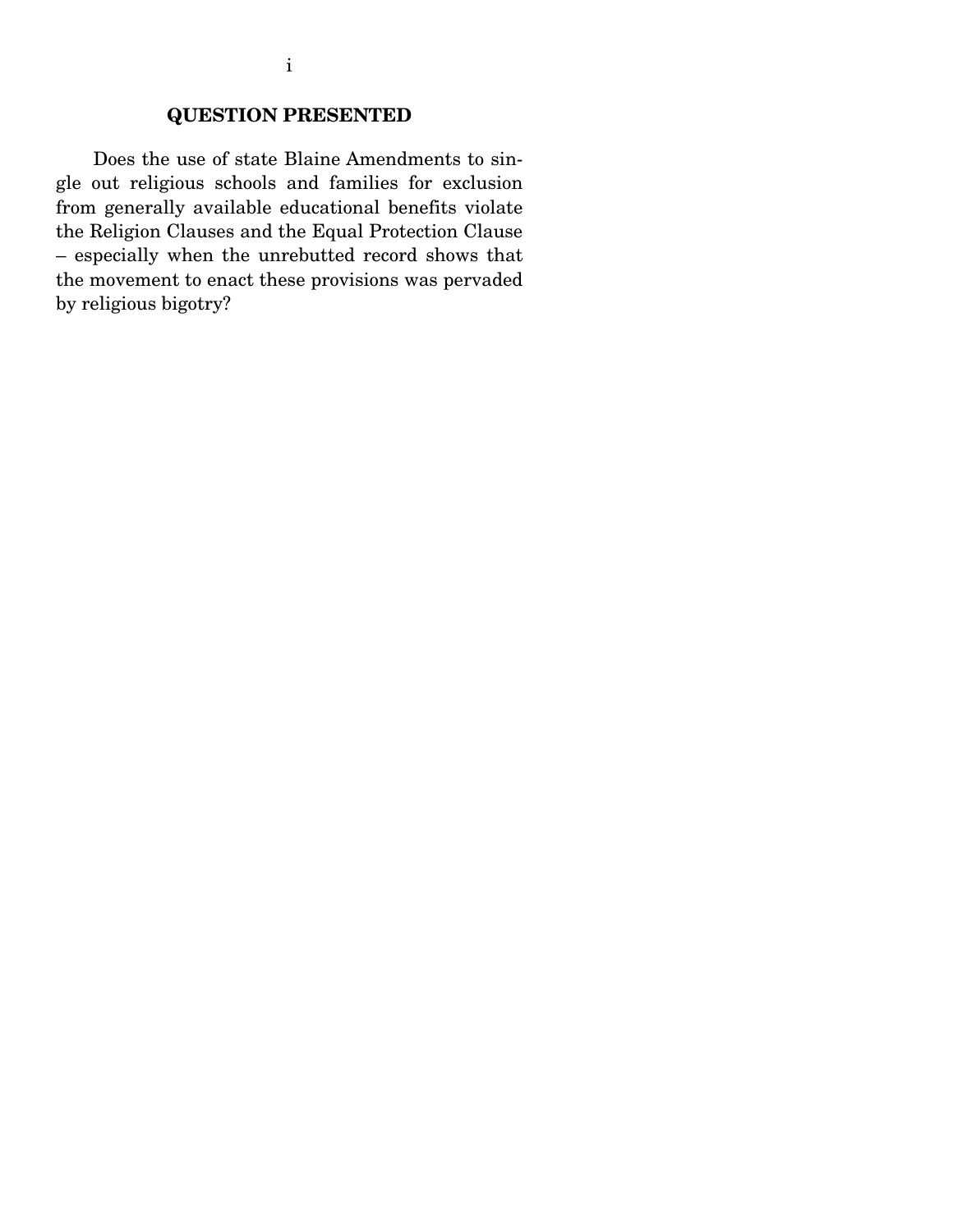# TABLE OF CONTENTS

# Page

|                                                                                                                                                                                | $\mathbf{i}$ |
|--------------------------------------------------------------------------------------------------------------------------------------------------------------------------------|--------------|
|                                                                                                                                                                                | iv           |
|                                                                                                                                                                                | 1            |
|                                                                                                                                                                                | 1            |
|                                                                                                                                                                                | 5            |
| Blaine Amendments like Colorado's Article<br>I.<br>IX, §7, Prohibiting Aid to "Sectarian"<br>Schools, Were Substantially Motivated by<br>Animus toward the Catholic Church and | 5            |
| State Blaine Amendments Emerged<br>$A_{1}$<br>from a Decades-Old Movement Char-<br>acterized by Hostility and Suspicion                                                        | 6            |
| 1. The Protestant and anti-Catholic<br>character of early public schools                                                                                                       | 6            |
| Violent conflict over the Protestant<br>2.<br>character of public schools                                                                                                      | 9            |
| The federal Blaine Amendment and<br>3.                                                                                                                                         | 12           |
| Colorado Article IX, §7 Epitomizes the<br>В.<br>Features of Blaine Amendments                                                                                                  | 15           |
| 1. Anti-Catholic statements                                                                                                                                                    | 15           |
| $2_{-}$<br>Protection of Protestant-style Bible                                                                                                                                | 16           |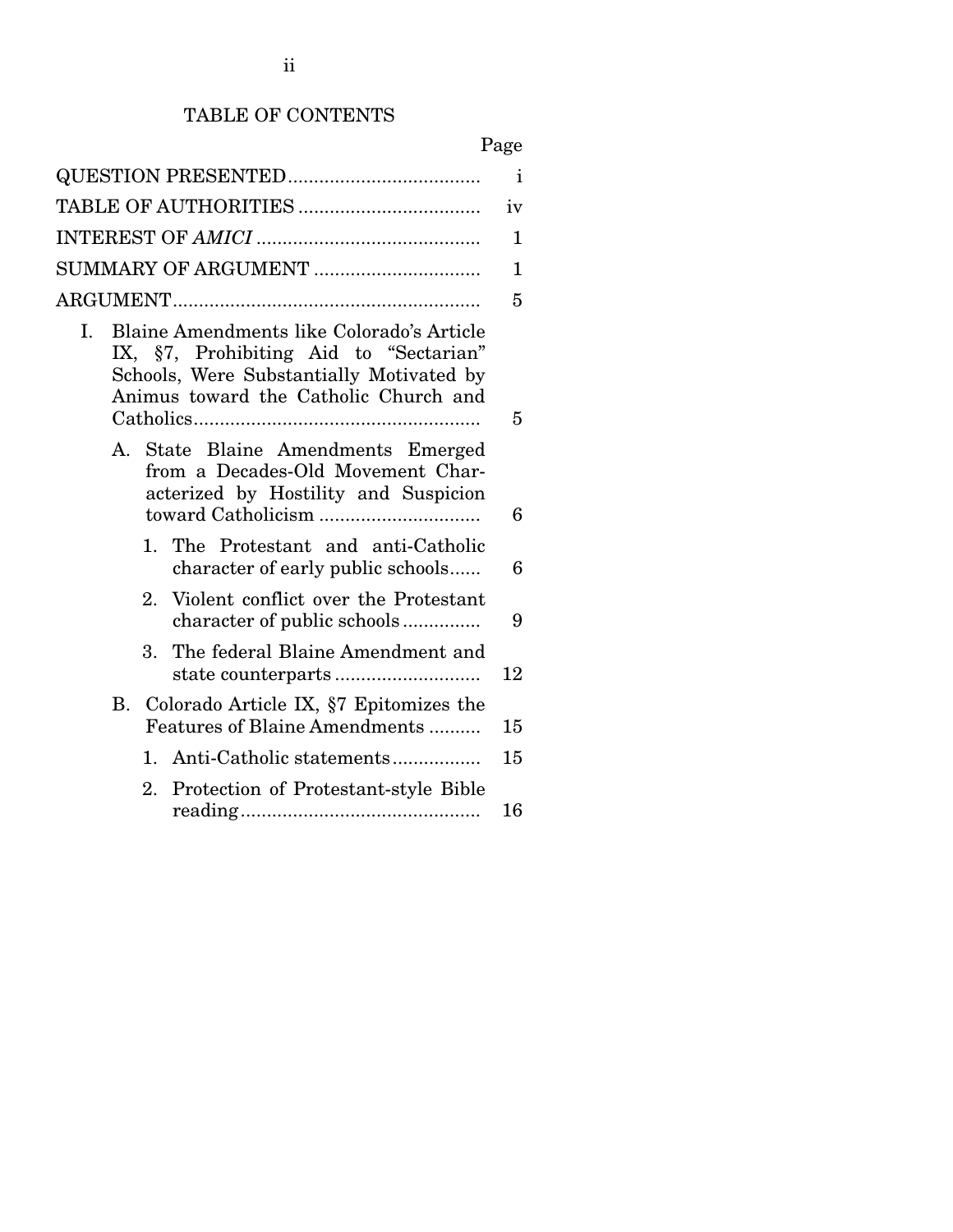# TABLE OF CONTENTS – Continued

Page

| II. | By Ignoring the Evidence of the Animus<br>and Discriminatory Intent Underlying Blaine<br>Amendments, the Decision Below Conflicts<br>with <i>Hunter v. Underwood</i> and Other Rel- | 17 |
|-----|-------------------------------------------------------------------------------------------------------------------------------------------------------------------------------------|----|
|     | III. The Discriminatory Exclusion of Religious<br>Choices from a Neutral Program of Bene-<br>fits Violates the First Amendment                                                      | 21 |
| IV. | The Misuse of State Blaine Amendments<br>Demands This Court's Correction                                                                                                            | 22 |
|     | A. States Are Reading Their Provisions to<br>Justify Thoroughly Indefensible Dis-<br>crimination Against Religion                                                                   | 22 |
|     | B. There Is Federal Responsibility for<br><b>Blaine Amendments, Since Many Were</b><br>Required as a Condition of States' Ad-                                                       |    |
|     |                                                                                                                                                                                     | 26 |
|     |                                                                                                                                                                                     | 28 |
|     |                                                                                                                                                                                     |    |

# APPENDIX

| DETAILED STATEMENTS OF INTEREST OF |  |
|------------------------------------|--|
|                                    |  |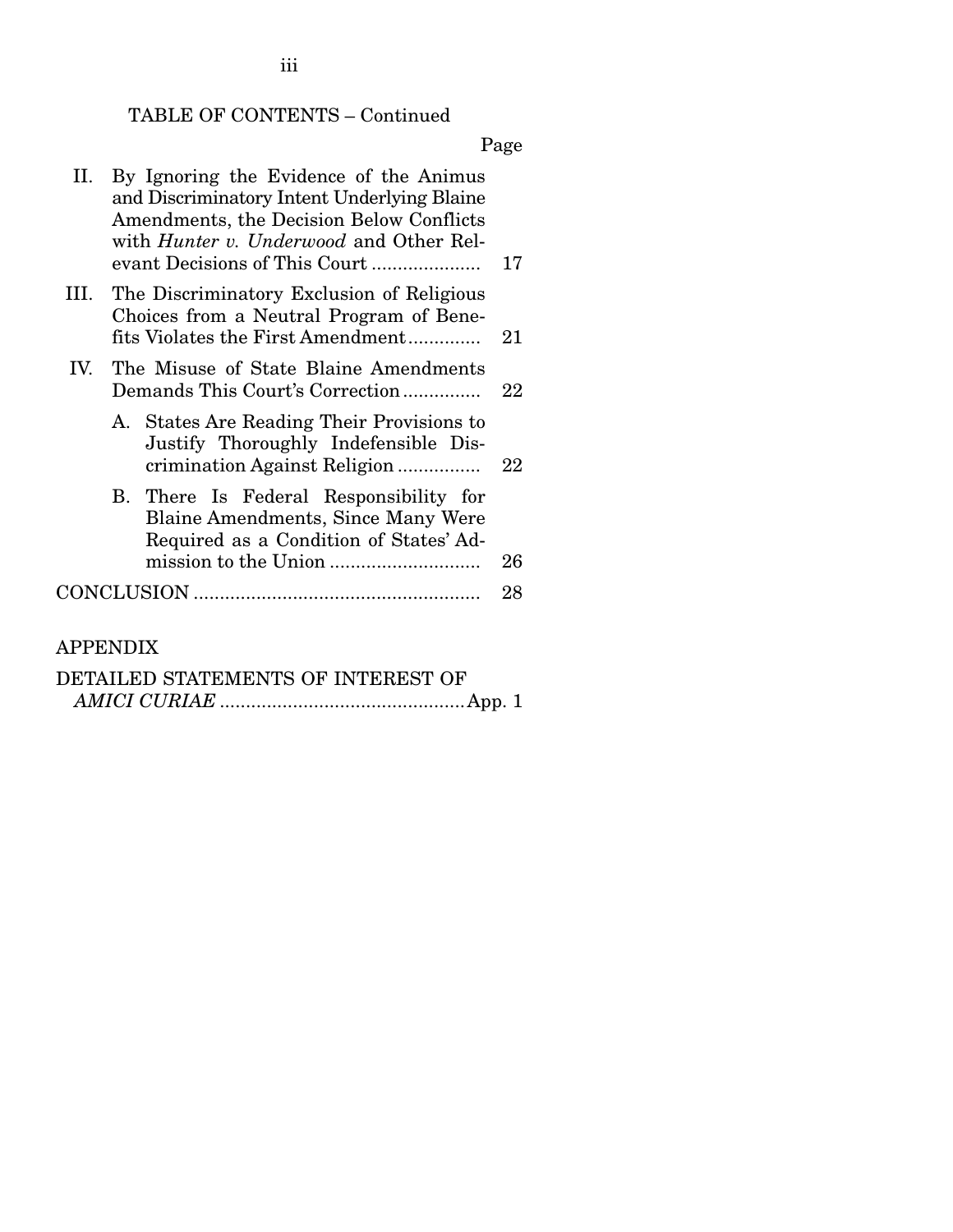# TABLE OF AUTHORITIES

iv

Page

# CASES:

| Arizona Christian School Tuition Org. v. Winn,                                              |
|---------------------------------------------------------------------------------------------|
| Center for Secular Humanism v. Crews, Case<br>No. 2007-CA-1358 (Fla. Cir. Ct. Leon Cty.)24  |
| Church of Lukumi Babalu Aye v. City of Hialeah,                                             |
| Colorado Christian University v. Weaver, 534                                                |
| Commonwealth v. Cooke, 7 Am. L. Reg. 417                                                    |
| Conrad v. City & Cnty. of Denver, 656 P.2d 662                                              |
| Hunter v. Underwood, 471 U.S. 222 (1985)passim                                              |
| Larson v. Valente, 456 U.S. 228 (1982) 19                                                   |
| Locke v. Davey, 540 U.S. 712 (2004)  4, 21, 22, 27                                          |
| Mitchell v. Helms, 530 U.S. 793 (2000)2, 5, 12, 20                                          |
| Moses v. Skandera, 2015 WL 7074809 (N.M.                                                    |
| Mt. Healthy City Bd. of Ed. v. Doyle, 429 U.S.                                              |
| Oliver v. Hofmeister, Case No. CV-2013-2072<br>(Dist. Ct. Oklahoma Cty. 2014), appeal pend- |
| People ex rel. Vollmar v. Stanley, 81 Colo. 276                                             |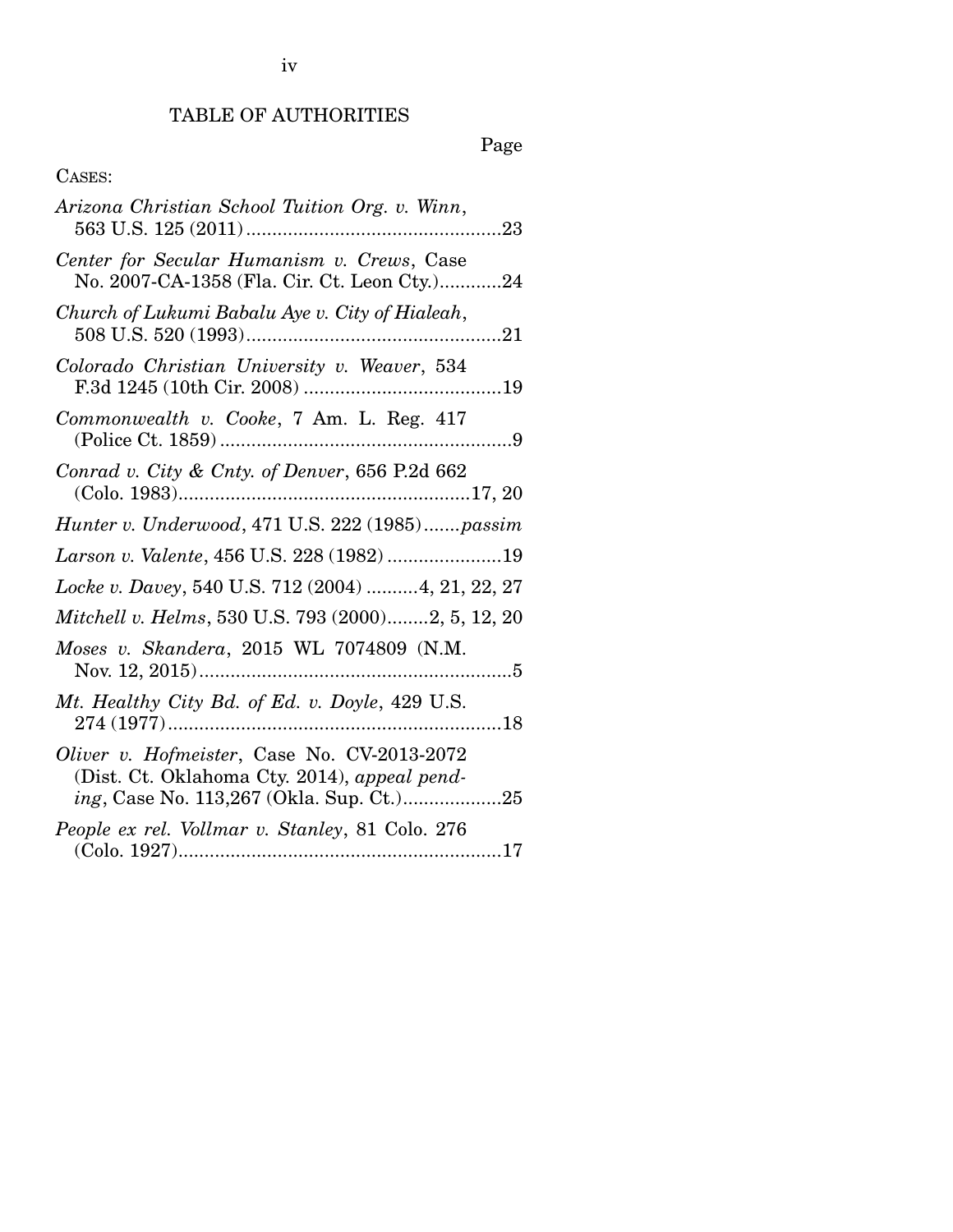# TABLE OF AUTHORITIES – Continued

|--|

| Trinity Lutheran Church of Columbia v. Pauley,                                                 |  |
|------------------------------------------------------------------------------------------------|--|
| 788 F.3d 779 (8th Cir. 2015), pet. for cert.                                                   |  |
|                                                                                                |  |
| Village of Arlington Heights v. Metro. Housing<br>Development Corp., 429 U.S. 252 (1977)18, 19 |  |

|  | Zelman v. Simmons-Harris, 536 U.S. 639 |  |  |
|--|----------------------------------------|--|--|
|  |                                        |  |  |

CONSTITUTIONAL PROVISIONS AND STATUTES: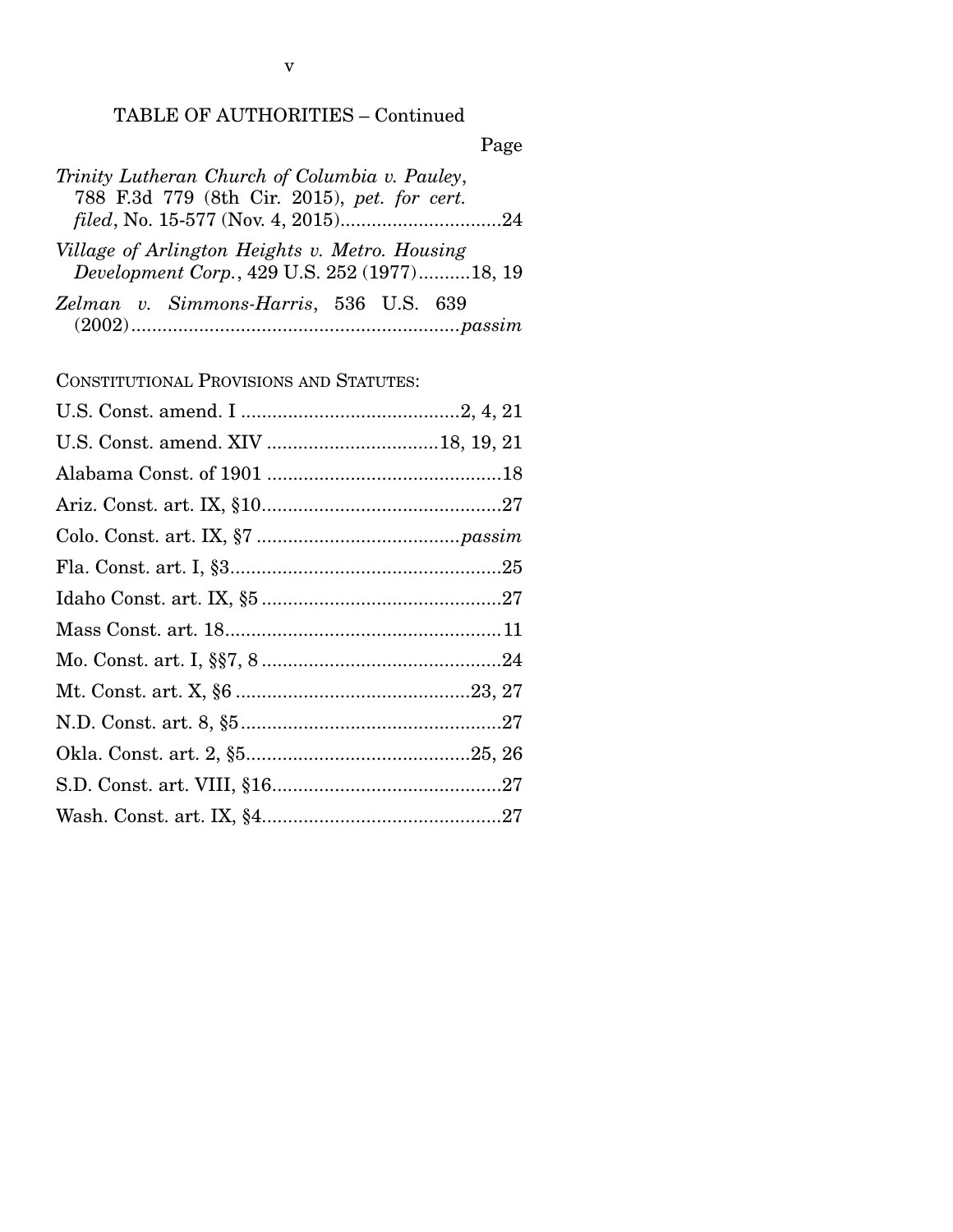# TABLE OF AUTHORITIES – Continued

|                                                  | Page |
|--------------------------------------------------|------|
| 1906 Oklahoma Enabling Act, §8, 34 Stat. 267,    |      |
| Act of Feb. 22, 1889, 25 Stat. 676, ch. 180      |      |
| Act of June 20, 1910, 36 Stat. 557, §26 (1910)27 |      |
| Act of July 3, 1890, 26 Stat. 215, §8, ch. 656   |      |

# OTHER AUTHORITIES:

| Thomas C. Berg, Vouchers and Religious Schools:<br>The New Constitutional Questions, 72 U. Cin.                                      |
|--------------------------------------------------------------------------------------------------------------------------------------|
|                                                                                                                                      |
|                                                                                                                                      |
| <i>Boulder County News, Jan. 21, May 12, 187616</i>                                                                                  |
|                                                                                                                                      |
|                                                                                                                                      |
|                                                                                                                                      |
| Kyle Duncan, Secularism's Laws: State Blaine<br>Amendments and Religious Persecution, 72<br>Fordham L. Rev. 493 (2003)23, 24, 25, 27 |
| Paul Finkelman, The Ten Commandments on<br>the Courthouse Lawn and Elsewhere, 73                                                     |
| William C. Fowler, The Common School Speaker                                                                                         |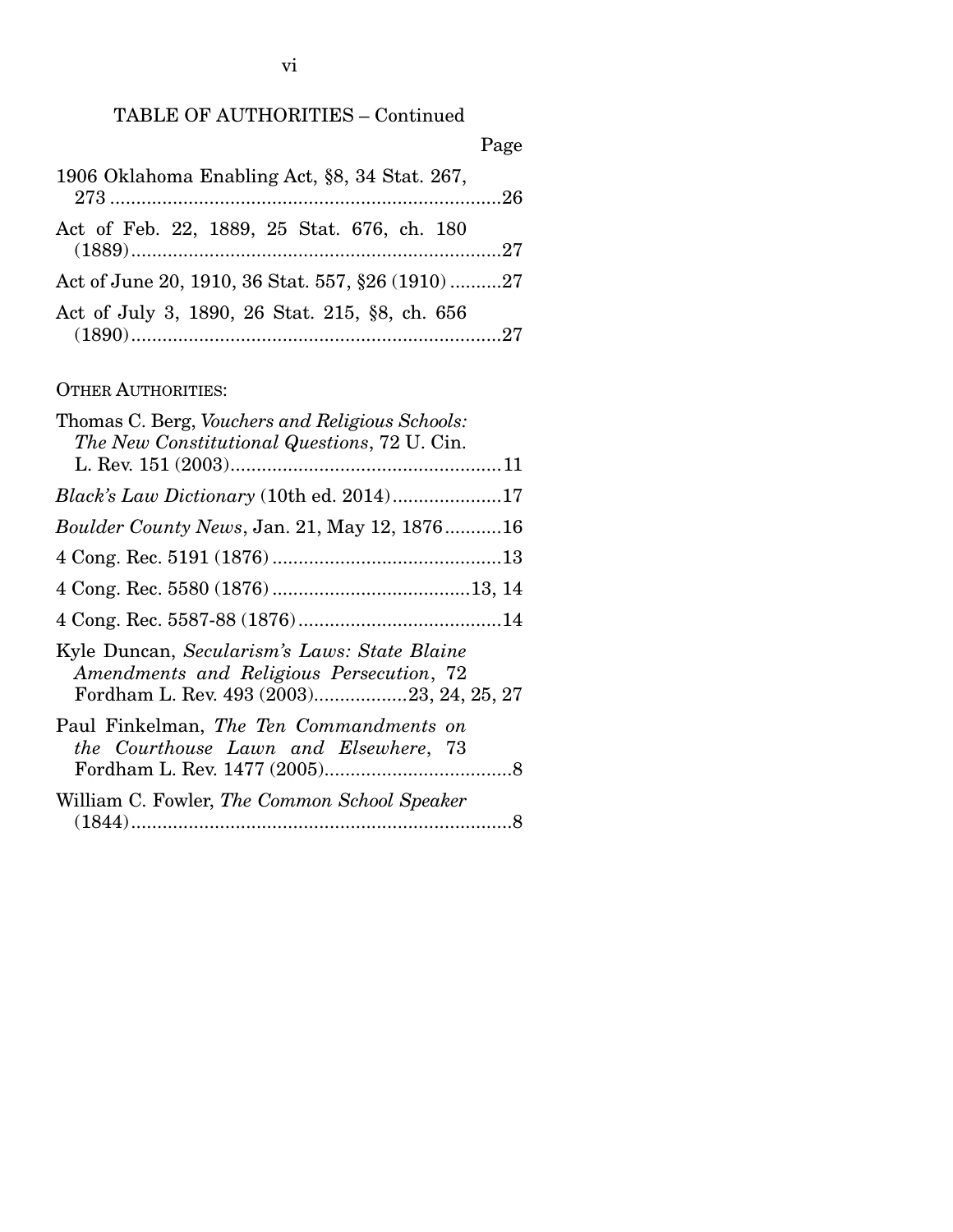TABLE OF AUTHORITIES – Continued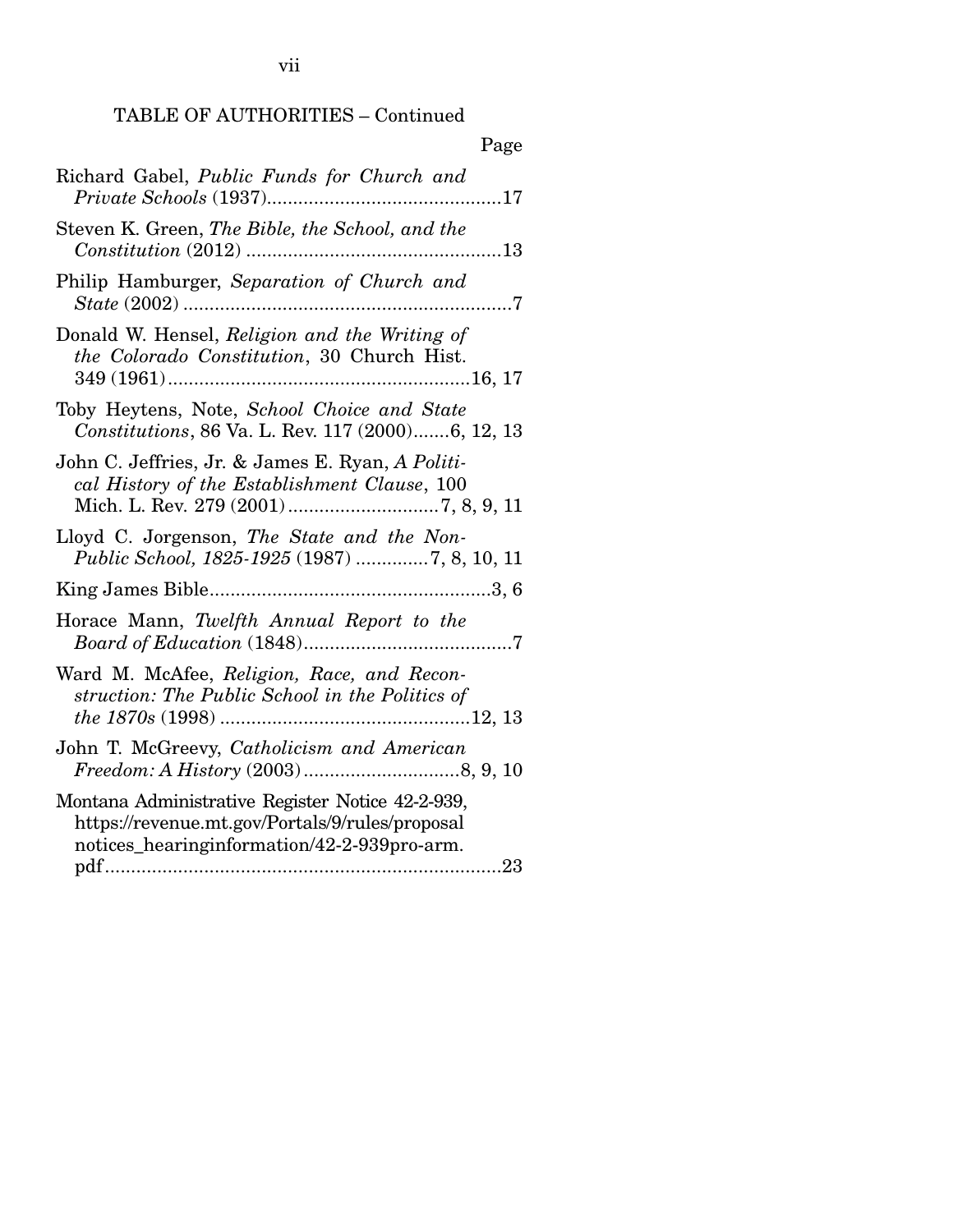viii

# TABLE OF AUTHORITIES – Continued

|                                                                                                                                                              | Page |
|--------------------------------------------------------------------------------------------------------------------------------------------------------------|------|
|                                                                                                                                                              |      |
| Proceedings of the Constitutional Convention:                                                                                                                |      |
| David Tyack, Onward Christian Soldiers: Re-<br>ligion in the American Common School, in                                                                      |      |
| Joseph P. Viteritti, <i>Blaine's Wake: School Choice</i> ,<br>the First Amendment, and State Constitu-<br><i>tional Law</i> , 21 Harv. J.L. & Pub. Pol'y 657 |      |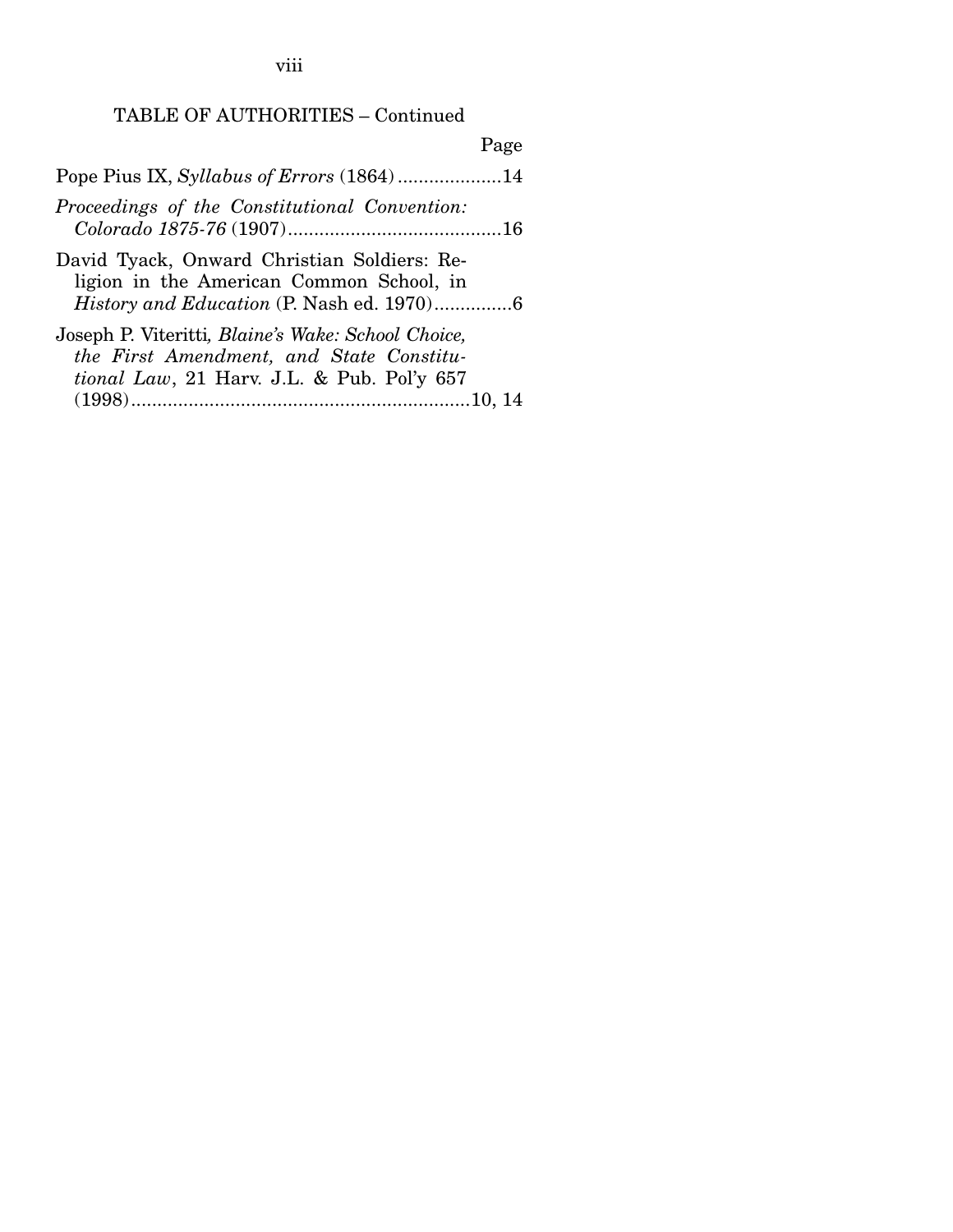### **INTEREST OF** *AMICI*<sup>1</sup>

*Amici* are two organizations dedicated to protecting the free expression of all religious traditions and the equal participation of religious people in public life and benefits (the Christian Legal Society and the Becket Fund for Religious Liberty); a national organization serving Christian schools and their students (the American Association of Christian Schools); and a denomination whose member congregations operate the largest Protestant parochial school system in America (the Lutheran Church—Missouri Synod). Full statements of interest of *amici* are set forth in the Appendix.

#### **SUMMARY OF ARGUMENT**

--------------------------------- ---------------------------------

 The Colorado Supreme Court has held that families who choose a religiously affiliated school for their children's education must be singled out for exclusion from a scholarship program designed to expand families' ability to choose various educational options. Three of the four justices in the majority

<sup>&</sup>lt;sup>1</sup> Pursuant to Rule  $37.2(a)$ , no counsel for a party authored this brief in whole or in part, nor did any person or entity, other than *amici* and their counsel, make a monetary contribution to the preparation or submission of this brief. Petitioners' letter granting blanket consent to the filing of briefs *amicus curiae*  was filed with the Clerk. The Respondents' consent to the filing of this brief is on file with the Clerk. The parties received ten day's notice of *amici*'s intention to file.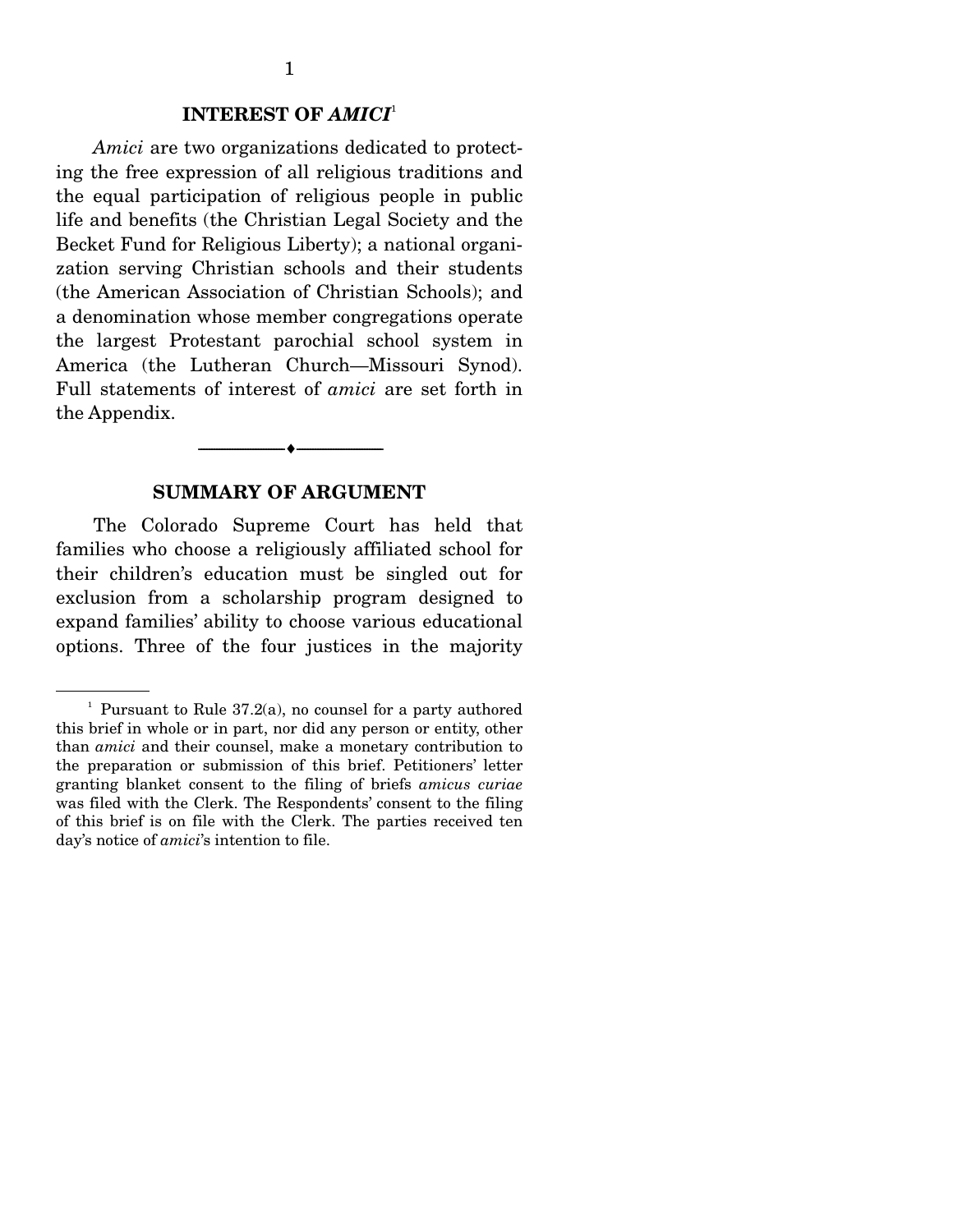relied on Article IX, §7 of the Colorado Constitution to justify this discrimination against citizens' religious choices. But this ruling violates the First Amendment, which presumptively prohibits government from singling out religious exercise for a disability.

 The decision below not only requires unconstitutional discrimination; it does so on the basis of state provisions rooted in 19th-century prejudice and hostility toward Catholics. In this case and a host of others involving state Blaine Amendments, discriminatory intent from decades ago is producing new instances of discrimination today. This Court should intervene to correct these longstanding and widespread wrongs.

 I. Colorado's Article IX, §7 is a state version of the 1876 Blaine Amendment, the failed measure that would have amended the federal Constitution to forbid government aid to "sectarian" schools. As seven current or recent members of this Court have recognized, such provisions were the product of a movement stained by "pervasive hostility to the Catholic Church and to Catholics in general." *Mitchell v. Helms*, 530 U.S. 793, 828-29 (2000) (plurality opinion of Thomas, J., joined by Rehnquist, C.J., and Scalia and Kennedy, JJ.) (Blaine Amendments have a "shameful pedigree," "born of bigotry"); *Zelman v. Simmons-Harris*, 536 U.S. 639, 720-21 (2002) (Breyer, J., dissenting, for three justices) (discriminatory sentiment against Catholics "played a significant role in [the] movement" for Blaine Amendments). This history is largely undisputed. The Protestant majority first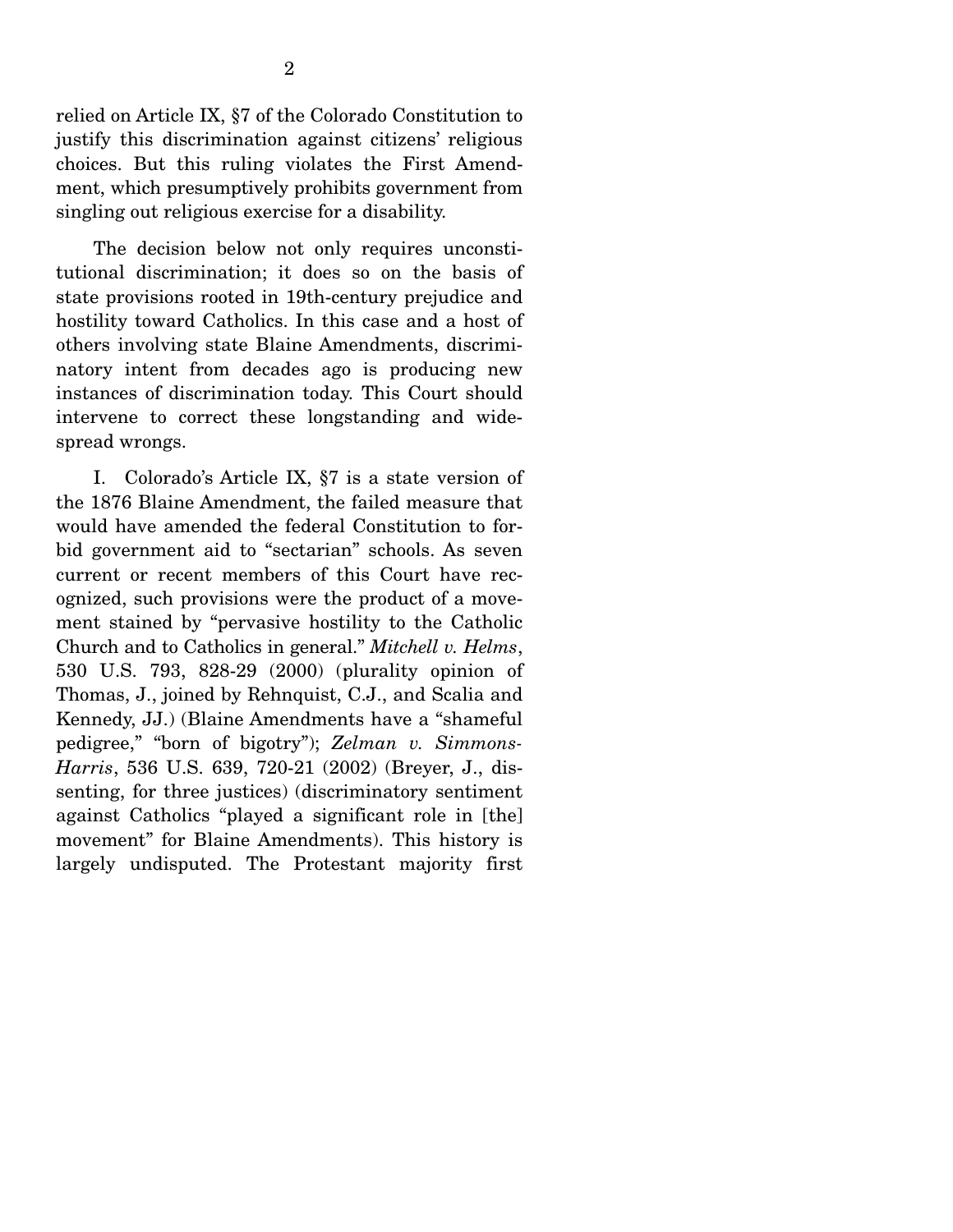imposed Protestant religious practices, such as reading of the King James Bible, in the early public schools. When Catholics then formed their own schools, the majority labeled them "sectarian" and fiercely resisted any government assistance to them, while still maintaining Protestant practices in public schools. These features characterized the versions of the Blaine Amendment that passed in numerous states in the second half of the 19th century. And Colorado's provision is the epitome of a state Blaine Amendment: enacted in the very year of the federal proposal (1876), it also shows the key features of anti-Catholic animus that characterized the overall Blaine movement.

 II. The three-judge plurality of the Colorado Supreme Court refused to consider the evidence of anti-Catholic intent behind Article IX, §7, because in their view the term "sectarian" refers to any religious school. This is a non sequitur: the court can interpret its constitution as it sees fit, but it cannot disregard evidence showing discriminatory intent that violates the federal Constitution. The ruling below is irreconcilable with several decisions of this Court, especially *Hunter v. Underwood*, 471 U.S. 222 (1985), which struck down a provision of a 1901 state constitution that, although facially neutral, was designed to disenfranchise African Americans. Here, as with the provision in *Hunter*, "its original enactment was motivated by a desire to discriminate \* \* \* and the section continues to this day to have that effect." *Id.* at 233. And here, as in *Hunter*, the passage of time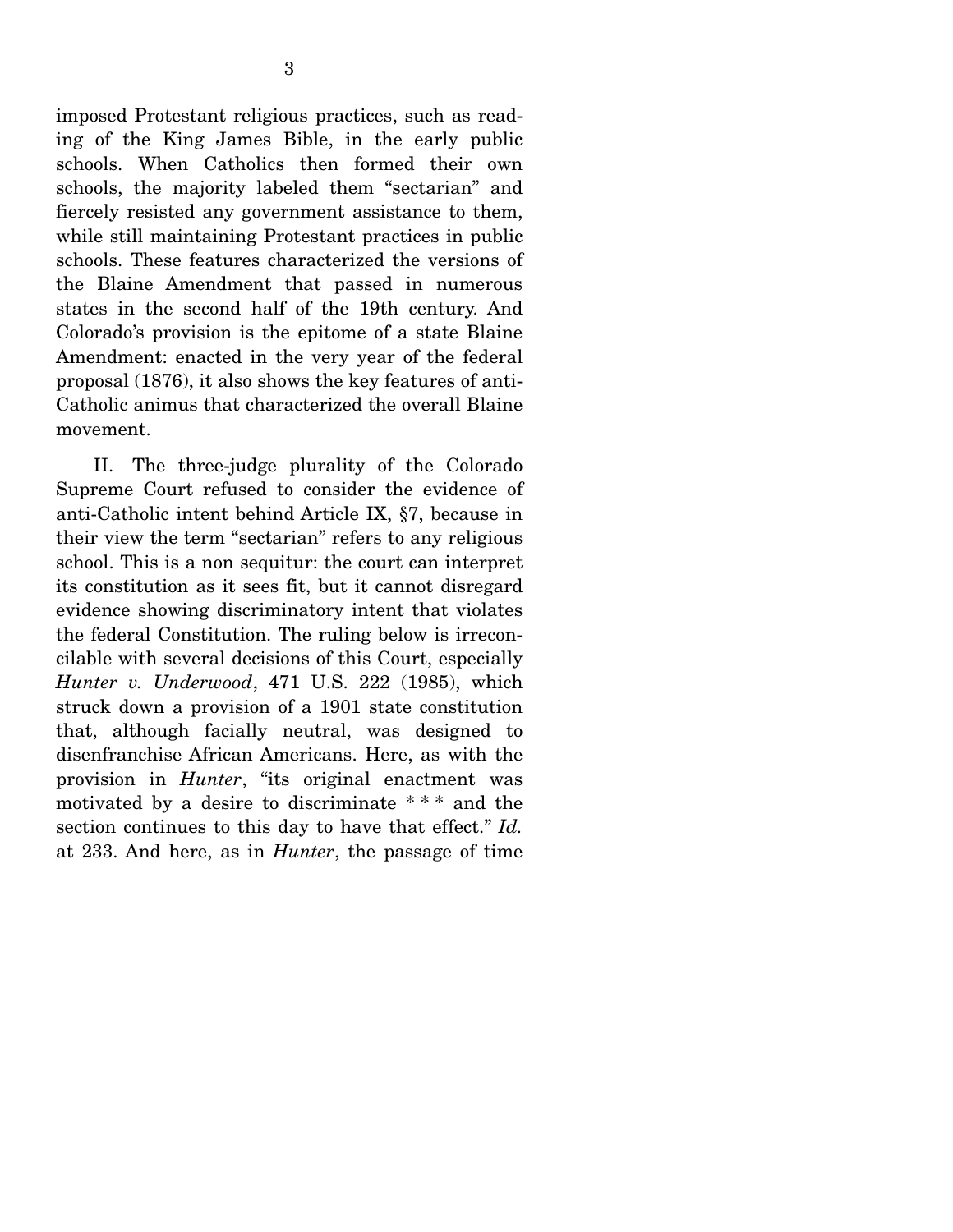cannot remove the taint on a state constitutional provision that was designed to discriminate and continues to do so.

 III. Independent of the historical animus behind Article IX, §7, the use of the provision here violates the Constitution by requiring discrimination against religion. To single out families who choose religious schooling and disqualify them from a generally available benefit violates the Free Exercise, Establishment, and Equal Protection clauses.

 IV. The misuse of state Blaine Amendments urgently calls for this Court's correction. State provisions are being applied to require indefensible discrimination against individuals who choose to use neutral government benefits in religious settings. Far too many state officials – judges and others – view this Court's decision in *Locke v. Davey*, 540 U.S. 712 (2004), as giving carte blanche to discriminate against religion in programs of state benefits. Moreover, it is particularly appropriate for this Court to correct these errors, since the federal government bears responsibility for the enactment of several state Blaine Amendments. Congress formally made adoption of a Blaine Amendment a condition of several states' admission to the Union; in Colorado's case, the record shows, the state felt informal pressure to enact its provision.

--------------------------------- ---------------------------------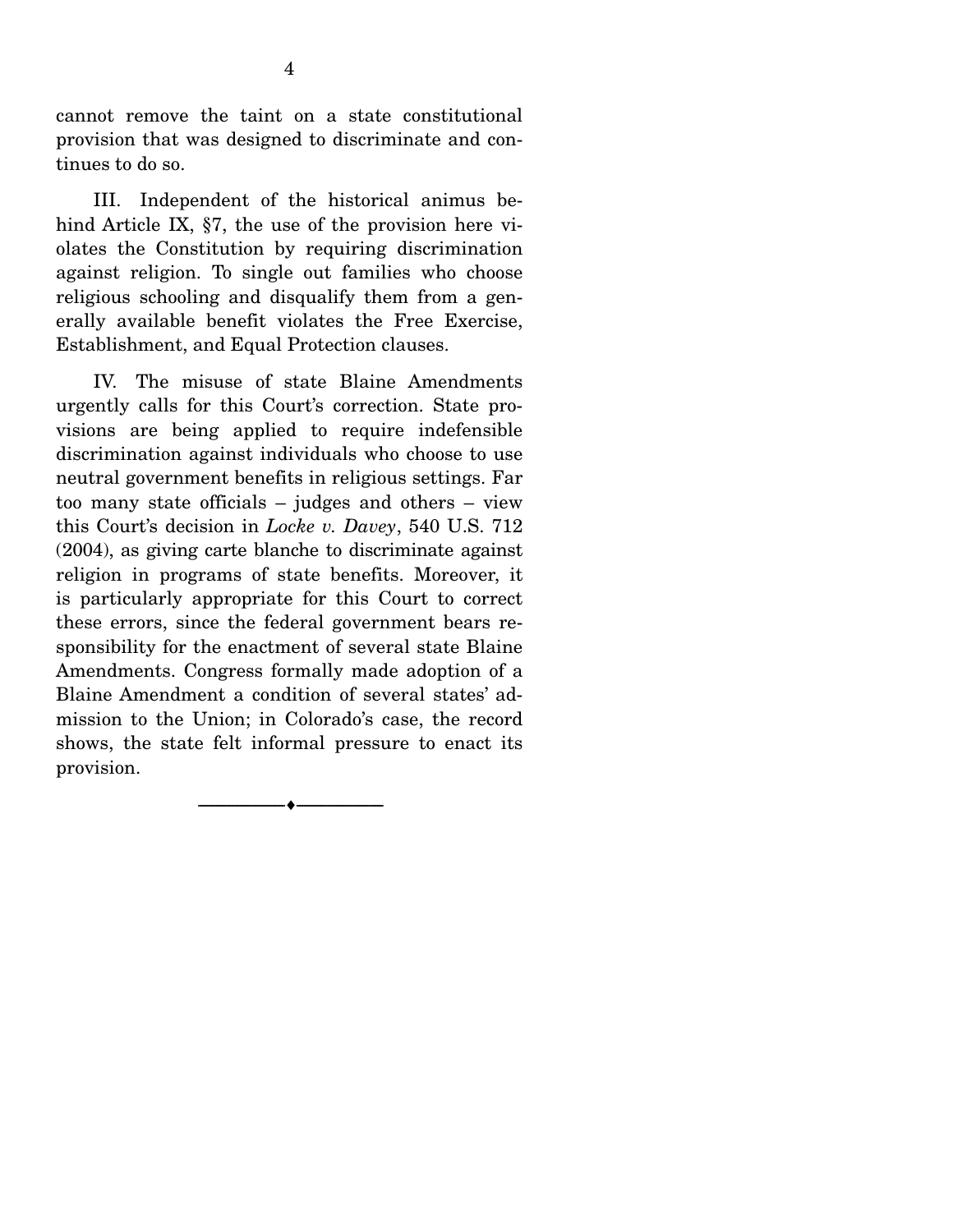#### **ARGUMENT**

# **I. Blaine Amendments like Colorado's Article IX, §7, Prohibiting Aid to "Sectarian" Schools, Were Substantially Motivated by Animus toward the Catholic Church and Catholics.**

 Article IX, §7 is a state version of the Blaine Amendment, the failed measure that would have amended the federal Constitution to forbid government aid to "sectarian" schools. As seven current or recent members of this Court have recognized, such provisions were the product of a movement stained by "pervasive hostility to the Catholic Church and to Catholics in general." *Mitchell v. Helms*, 530 U.S. 793, 828-29 (2000) (plurality opinion of Thomas, J., joined by Rehnquist, C.J., and Scalia and Kennedy, JJ.) (stating that Blaine Amendments have a "shameful pedigree," "born of bigotry"); *Zelman v. Simmons-Harris*, 536 U.S. 639, 720-21 (2002) (Breyer, J., dissenting, joined by Stevens and Souter, JJ.) (describing discriminatory sentiment against Catholics that "played a significant role in [the] movement" for Blaine Amendments).

 The basic history of Blaine Amendments and their roots in anti-Catholic bigotry is largely undisputed. See *Mitchell*, 530 U.S. at 828-29 (plurality opinion of Thomas, J.); *Zelman*, 536 U.S. at 720-22 (Breyer, J., dissenting); *Moses v. Skandera*, 2015 WL 7074809, at \*5 (N.M. Nov. 12, 2015) (describing religious bigotry behind New Mexico Blaine Amendment). We first review that broader history, then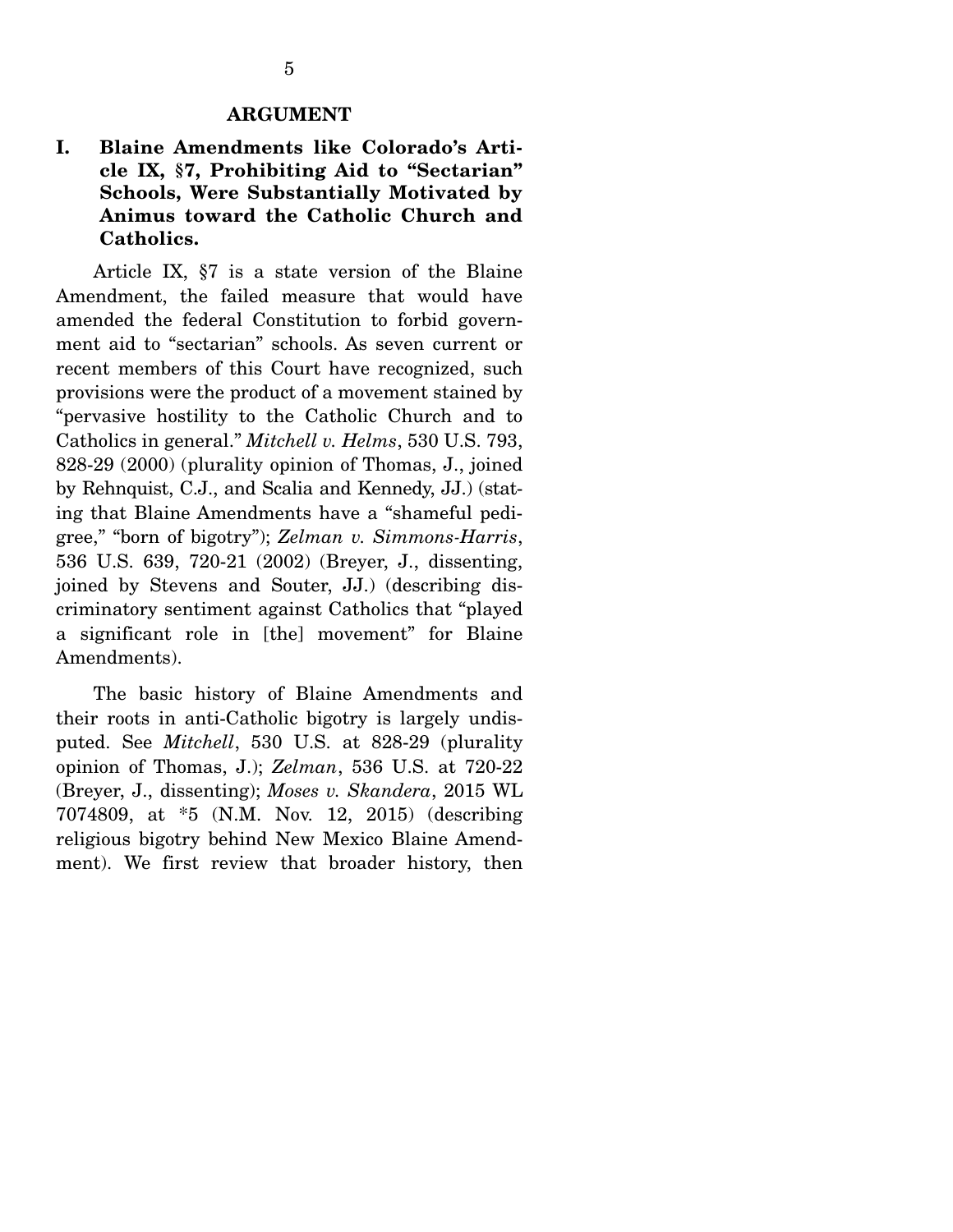summarize how Colorado's provision shows the key features of anti-Catholicism that characterized the overall Blaine movement.

**A. State Blaine Amendments Emerged from a Decades-Old Movement Characterized by Hostility and Suspicion toward Catholicism.** 

### **1. The Protestant and anti-Catholic character of early public schools.**

 "[D]uring the early years of the Republic, American schools – including the first public schools – were Protestant in character. Their students recited Protestant prayers, read the King James Version of the Bible, and learned Protestant religious ideals." *Zelman*, 536 U.S. at 720 (Breyer, J., dissenting) (citing David Tyack, Onward Christian Soldiers: Religion in the American Common School, in *History and Education* 217-26 (P. Nash ed. 1970)). Protestant features in early public schools reflected Protestantism's numerical and cultural dominance.

 These Protestant practices were also a response to a perceived threat from Catholic immigration. An "explosive growth" in the Catholic population from the 1830s forward triggered fear, hostility, and "fierce resistance" from the Protestant majority. Toby Heytens, Note, *School Choice and State Constitutions*, 86 Va. L. Rev. 117, 135, 137 (2000). Many Protestants decided "that, to prevent Catholics from capturing free, Protestant government and imposing a union of church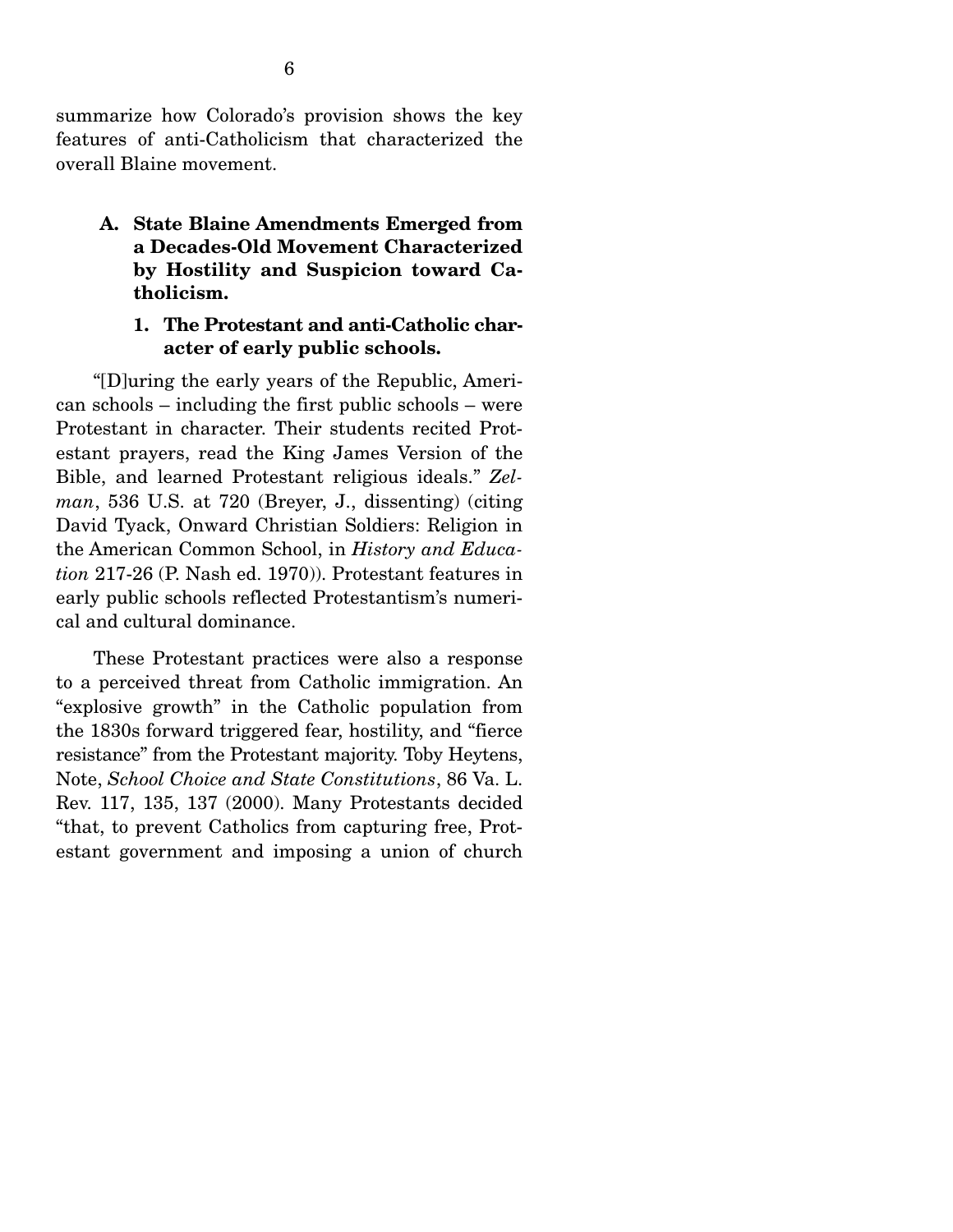The new common schools could not teach any theological position on which Protestants disagreed: that would defeat the goal of increasing Protestant unity. At the same time, the schools were by no means secular. Public-school pioneer Horace Mann, Secretary of the Massachusetts Board of Education, emphasized in his yearly reports that the public did not want secular schools. Lloyd C. Jorgenson, *The State and the Non-Public School, 1825-1925*, at 60 (1987). Mann's ingenious solution for "non-sectarian" religious education – a least common denominator Protestantism – was, among other things, to have reading of the Bible without comment. He defended this practice on the ground that it allowed Scripture " 'to do what it is allowed to do in no other system – *to speak for itself.*" *Id.* (quoting Horace Mann, *Twelfth Annual Report to the Board of Education* 117, 124 (1848) (emphasis in original)).

 This solution, however, did not appear evenhanded to American Catholics. "Unaccompanied Bible reading  $***$  was to Catholics an affront.  $***$  [T]he very fact of a direct and unmediated approach to God contradicted Catholic doctrine," which required guidance from the Church in interpreting Scripture. John C. Jeffries, Jr. & James E. Ryan, *A Political*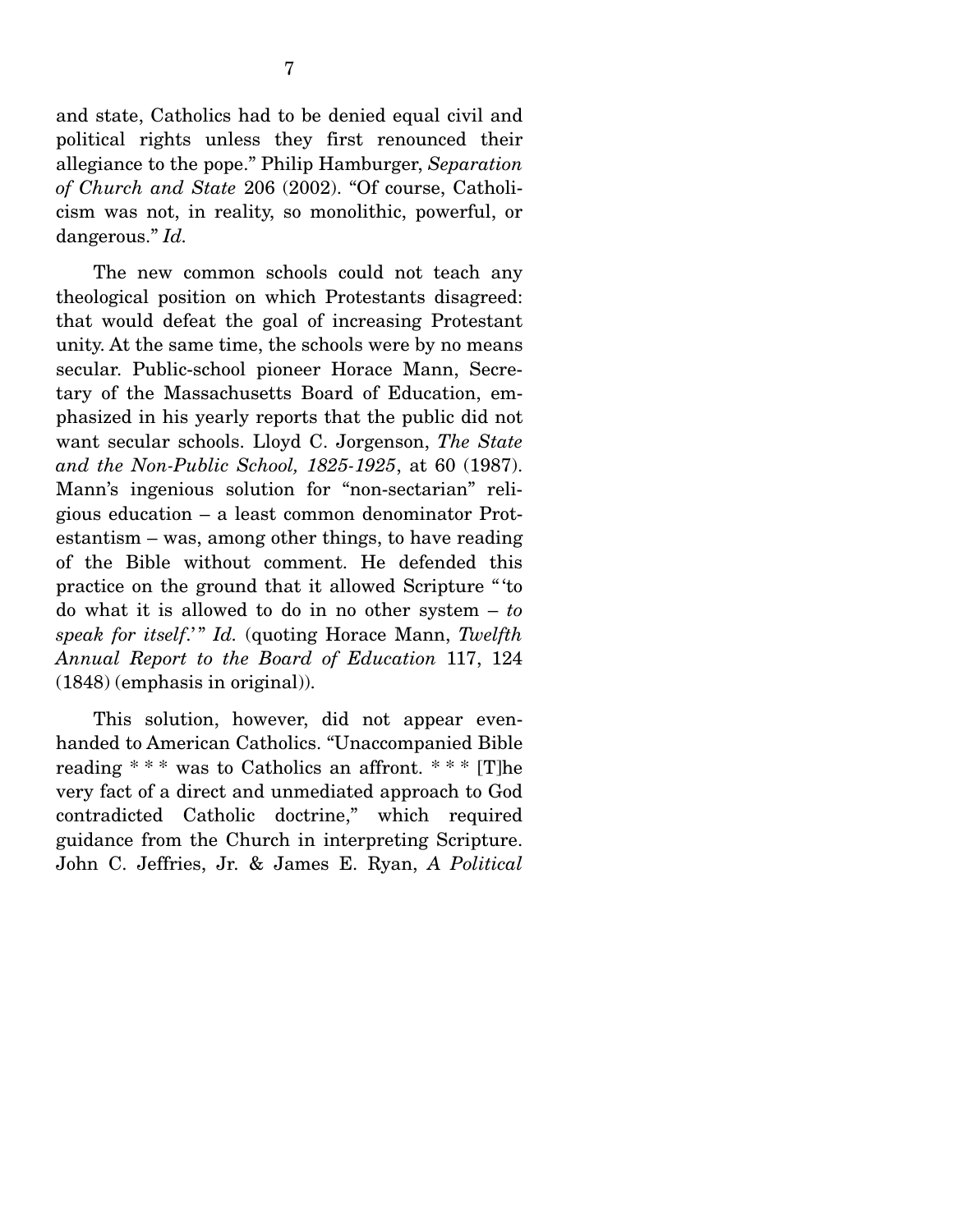*History of the Establishment Clause*, 100 Mich. L. Rev*.* 279, 300 (2001). "Reading the unadorned text invited the error of private interpretation." *Id.*

 The specific translation of the Bible also highlighted the differences between Protestantism and Catholicism. For example, Catholics generally objected to "the Protestant [King James version] second commandment, which cautioned against the worship of any 'graven image.'" John T. McGreevy, *Catholicism and American Freedom: A History* 7 (2003). See Paul Finkelman, *The Ten Commandments on the Courthouse Lawn and Elsewhere*, 73 Fordham L. Rev. 1477, 1490 (2005) ("The Catholic Church does not have a separate prohibition on graven images"; it is "subsumed in the First [Commandment]"). This has theological ramifications: statues and other visual symbols used in Catholic worship had been destroyed during the Reformation because Protestants regarded them as "graven images." *Id.* at 1493-94.

 Favoritism for Protestantism over Catholicism extended beyond religious exercises and into the school curriculum itself. Textbooks frequently contained anti-Catholic slurs. To name just two examples, the McGuffey's *Fifth Reader* spoke of Catholic friars as being slothful and ignorant, and another text labeled immigrants as a "naked mass of unkempt and priest-ridden degradation." Jorgenson, *supra*, at 62 (quoting William C. Fowler, *The Common School Speaker* (1844)).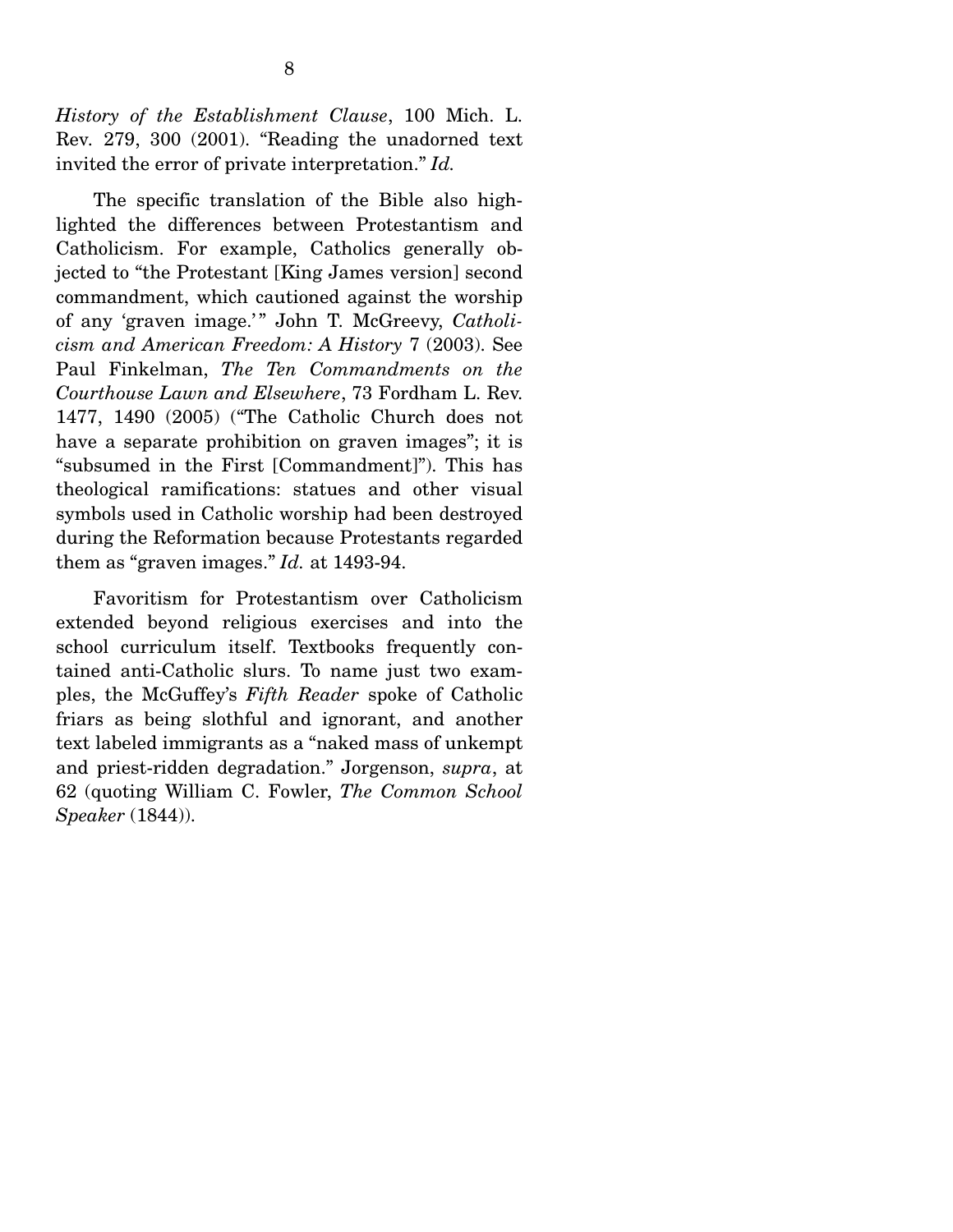## **2. Violent conflict over the Protestant character of public schools.**

Within a short time, "religious conflict over matters such as Bible reading 'grew intense,' as Catholics resisted and Protestants fought back to preserve their domination." *Zelman*, 536 U.S. at 720 (Breyer, J., dissenting) (citing Jeffries & Ryan, 100 Mich. L. Rev*.*  at 300). "In some States 'Catholic students suffered beatings or expulsions for refusing to read from the Protestant Bible, and crowds \* \* \* rioted over whether Catholic children could be released from the classroom during Bible reading.<sup>3</sup> *Id.* at 720-21 (citing Jeffries & Ryan, 100 Mich. L. Rev. at 300).

 In a notorious example of coercion of Catholic schoolchildren, an 11-year-old Boston student named Thomas Whall was instructed to read the King James version of the Ten Commandments. When Whall refused at the instructions of his father and his parish priest, the teacher first reprimanded him and then, a week later, whipped him for a half hour "until [his hands] were cut and bleeding." McGreevy, *supra*, at 7. A local court acquitted the teacher on the ground that "[t]o read the Bible in school for [the general knowledge of God], or to require it to be read without sectarian explanations, is no interference with religious liberty." *Commonwealth v. Cooke*, 7 Am. L. Reg. 417 (Police Ct. 1859). Other Catholic students joined in refusing to recite, and within two days the school had expelled 300 students. McGreevy, *supra*, at 8. Boston's "most important Republican Party newspaper" responded by protesting against "the encroachments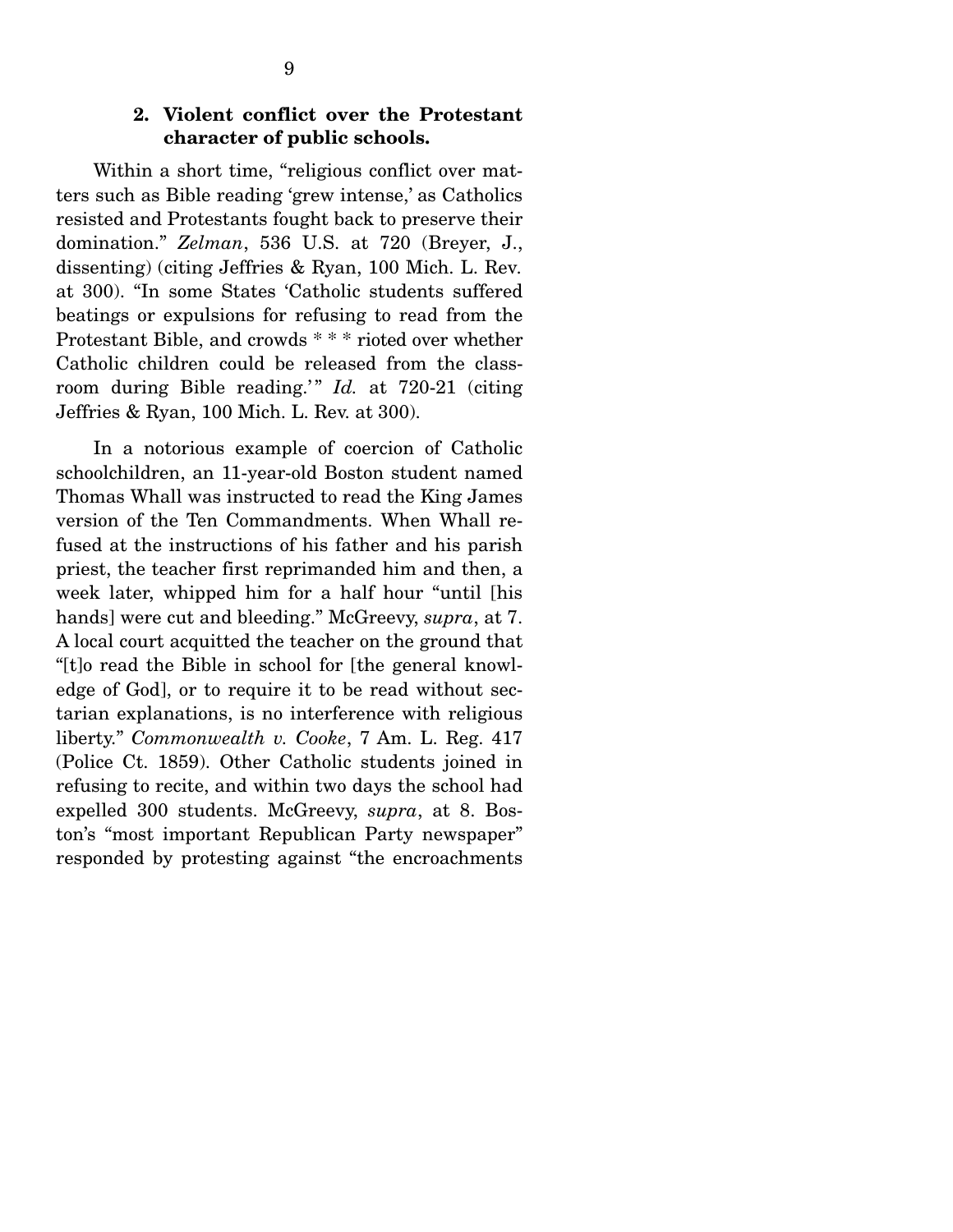of political and social Romanism (Catholicism), as well as to its wretched superstition, intolerance, bigotry and mean despotism." *Id.* at 9 (quotation omitted).

 Full-fledged violence broke out in some cases, most notoriously in Philadelphia in 1844. A nativist organization used local debate over the Bible in schools as fuel for a general attack on Catholic immigrants. Three thousand nativists protested in Independence Square, alleging that "a Catholic conspiracy was at work \*\*\* to trample our free Protestant institutions in the dust." Jorgenson, *supra*, at 80 (internal quotations omitted). The protests turned into riots, and nativist mobs burned over thirty Catholic homes and two churches. *Id.* at 81. The governor declared martial law, and state militiamen guarded Catholic churches for the next two weeks. Still, fighting continued; two months later, conservative estimates counted 58 dead, 140 wounded, and several hundred million dollars of property destroyed in the riots. *Id.* at 83. Nor was this the only example of such violence. "When Bishop Hughes of New York entered the fray in 1842 to demand public support for Catholic schools, his residence was destroyed by an angry mob, and militia were summoned to protect St. Patrick's Cathedral." Joseph P. Viteritti*, Blaine's Wake: School Choice, the First Amendment, and State Constitutional Law*, 21 Harv. J.L. & Pub. Pol'y 657, 669 (1998).

 The vitriolic conflicts over religion in public schools convinced Catholic leaders that to educate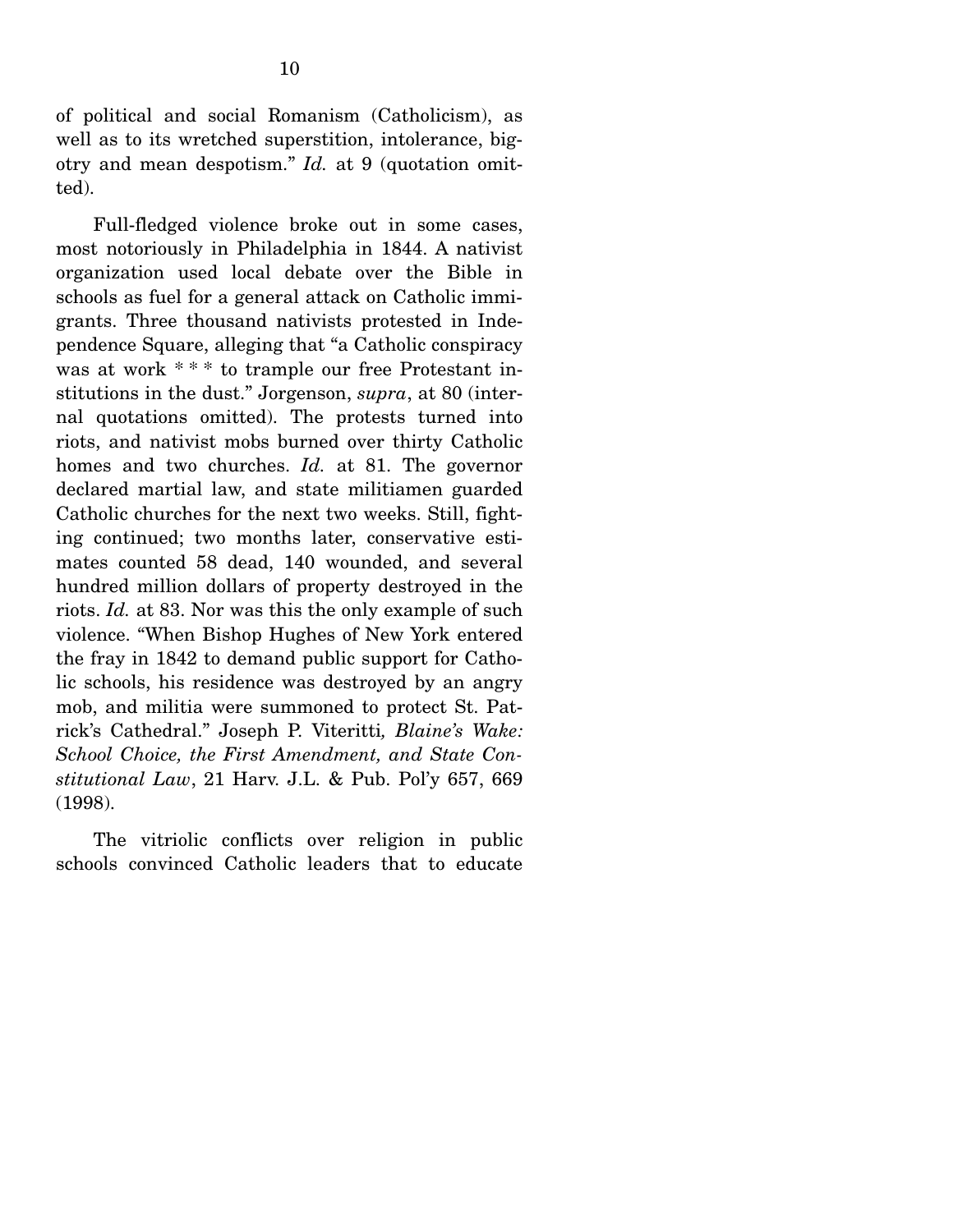their children, they had to provide Catholic schools. As these new schools struggled, serving many impoverished immigrants, "Catholics sought equal government support for the education of their children in the form of aid for private Catholic schools." *Zelman*, 536 U.S. at 721 (Breyer, J., dissenting). Protestants insisted in response "that public schools must be 'nonsectarian' (which was usually understood to allow Bible reading and other Protestant observances)." *Id.*  And they insisted that "public money must not support 'sectarian' schools (which in practical terms meant Catholic)." *Id.* (citing Jeffries & Ryan, 100 Mich. L. Rev. at 301). New York in the 1840s blocked funding for any school teaching sectarian dogma. And in Massachusetts,

the anti-Catholic Know-Nothing Party gained a majority in the state legislature in 1854, undertook an investigation of Catholic nunneries, proposed an amendment to bar Catholics from public office, and passed the Anti-Aid Amendment of 1855, which stated that school money "shall never be appropriated to any religious sect for the maintenance exclusively of its own schools."

Thomas C. Berg, *Vouchers and Religious Schools: The New Constitutional Questions*, 72 U. Cin. L. Rev. 151, 201 (2003) (quoting Mass. Const. art. 18). Other states followed suit, lending momentum to the national anti-aid movement. Jorgenson, *supra*, at 98-106.

 This is the dark history that foreshadowed the federal Blaine Amendment. The evidence amply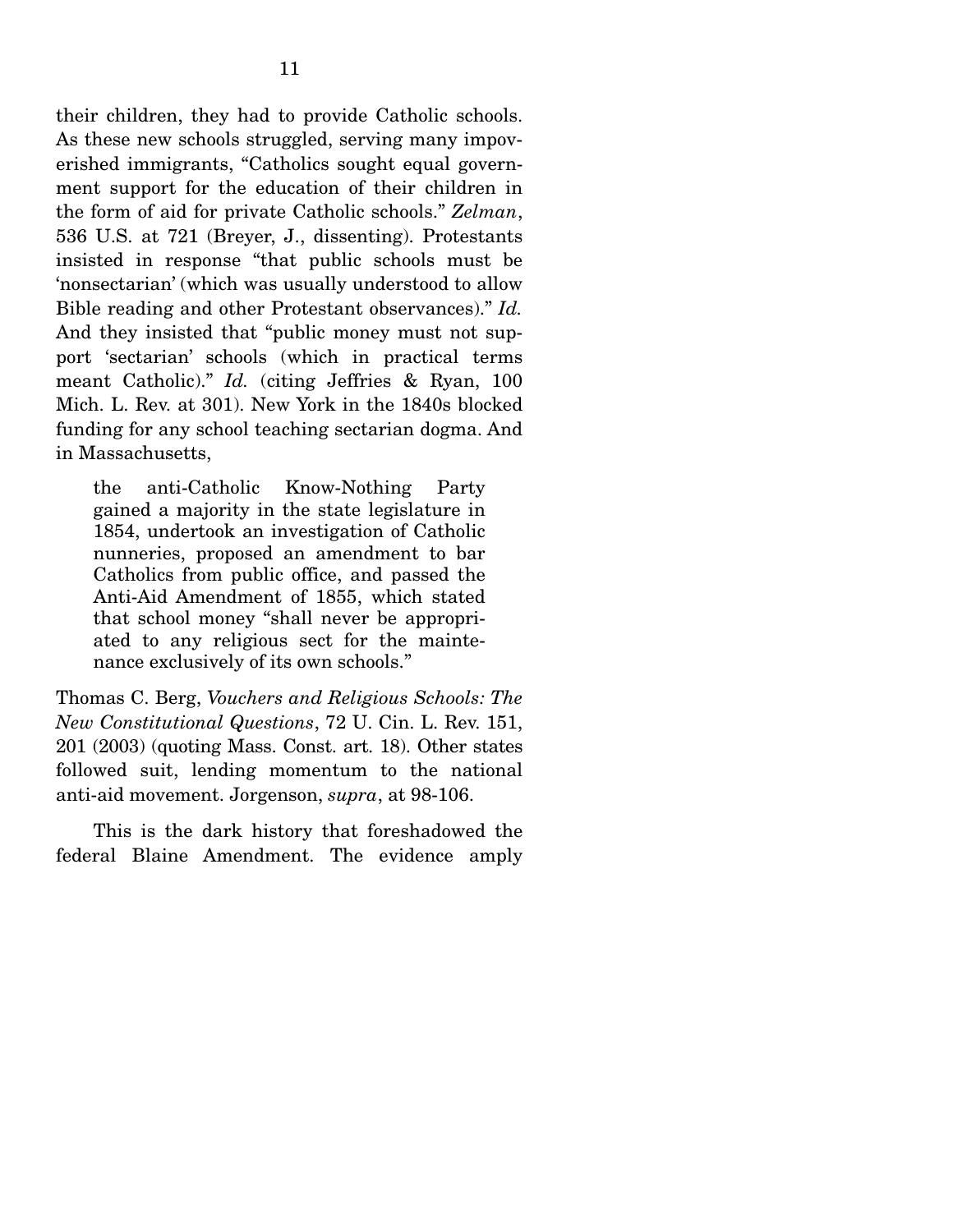supports the Court's conclusion: "[T]he amendment arose at a time of pervasive hostility to the Catholic Church and to Catholics in general, and it was an open secret that 'sectarian' was code for 'Catholic.'" *Mitchell*, 530 U.S. at 828 (plurality).

### **3. The federal Blaine Amendment and state counterparts.**

 The movement opposing aid to "sectarian" schools revived and "acquired prominence in the 1870's," *Mitchell*, 530 U.S. at 828 (Thomas, J.). As Reconstruction petered out, President Grant's Republicans suffered a landslide defeat in the 1874 congressional elections, for multiple reasons including their efforts to include school desegregation in their civil rights bill. Following this debacle, "the national Republican party moved to change the political focus from racial integration to one more promising of electoral success": they "chose to use religious prejudice as a political counterpoise to racial prejudice." Ward M. McAfee, *Religion, Race, and Reconstruction: The Public School in the Politics of the 1870s*, at 172 (1998); see Heytens, *supra*, 86 Va. L. Rev. at 137 (Republicans "resolved to make full use of 'the school question' during the presidential election of 1876").

 Grant launched the new campaign with an 1875 speech to Union Army veterans in which he claimed that the nation's next dividing line "will not be Mason and Dixon's," but between "patriotism and intelligence on one side, and superstition, ambition, and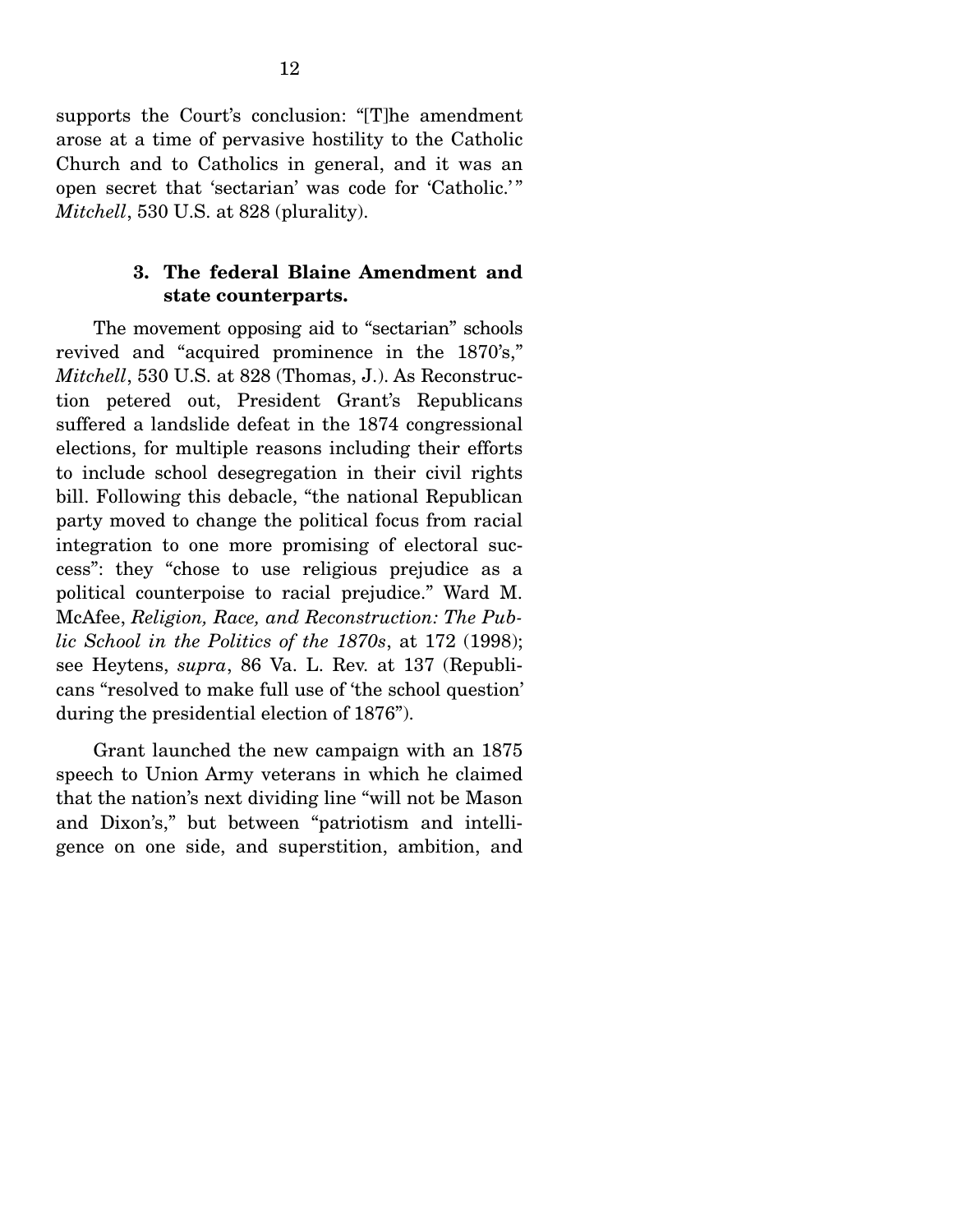ignorance on the other." McAfee, *supra*, at 192-94. Everyone understood the reference to Catholicism. Grant exhorted his audience to "[e]ncourage free schools, and resolve that not one dollar, appropriated for their support, shall be appropriated to the support of any sectarian schools." Steven K. Green, *The Bible, the School, and the Constitution* 187 (2012). He proposed a constitutional amendment to this effect, and Congressman James Blaine introduced a similar amendment in late 1875.

 The first version of Blaine's amendment was quite limited, merely barring the provision of religiousschool aid from funds designated for public schools, and it passed the House overwhelmingly. 4 Cong. Rec. 5191 (1876). Aid opponents, worried that the modest version had stolen their thunder, introduced their full-fledged proposal in the Senate. In relevant part, it prohibited any form of aid, from any "public revenue," to any

school, educational or other institution, under the control of any religious or antireligious sect, organization, or denomination, or wherein the particular doctrines of any religious or anti-religious sect, organization, or denomination shall be taught.

#### 4 Cong. Rec. 5580 (1876).

 The Senate debate makes plain the significance of anti-Catholicism in motivating this measure. "The word 'Catholic,' for example, was used fifty-nine times during the one-day [d]ebate." Heytens, *supra*, at 138.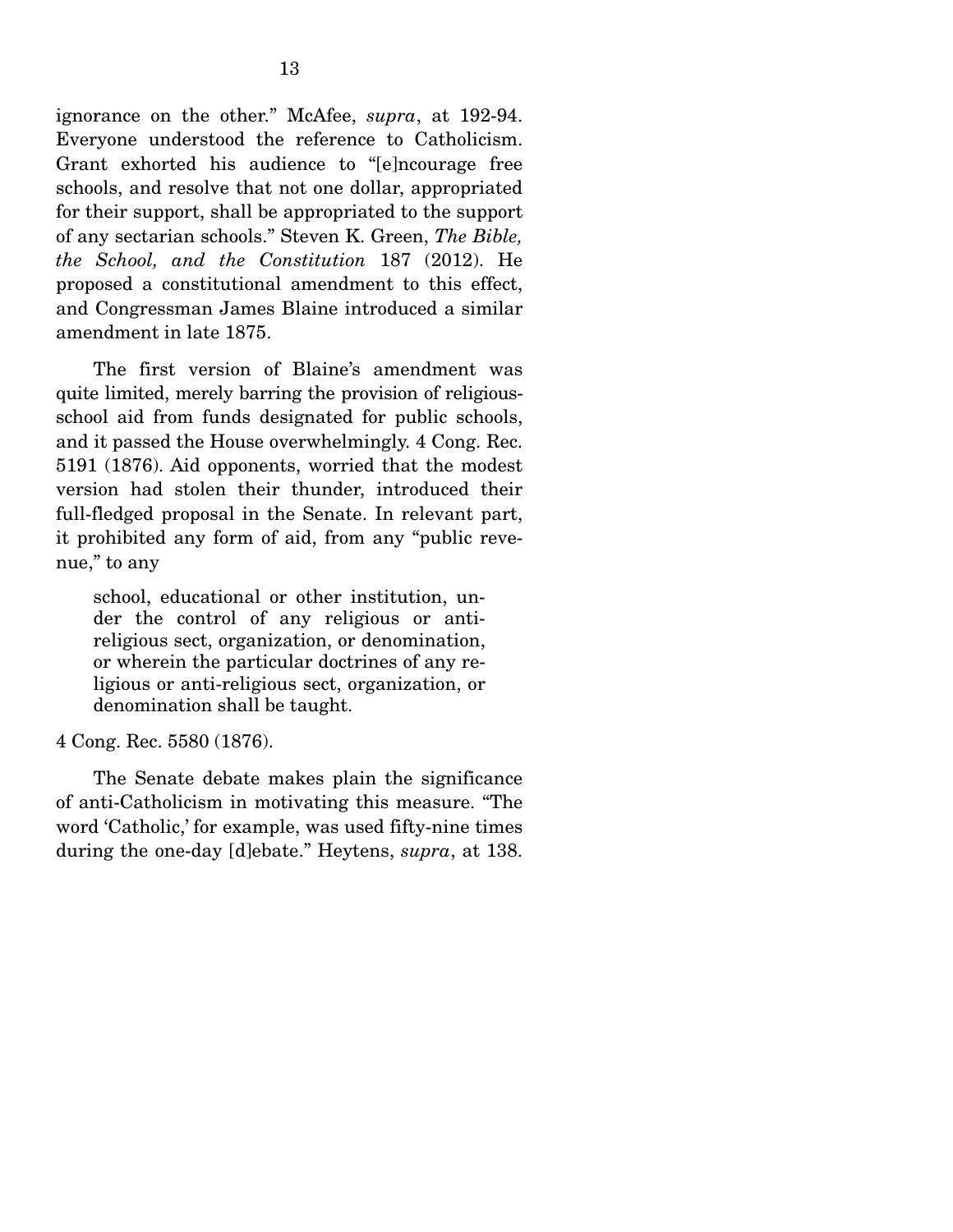"The Pope was mentioned twenty-three times, and there was an extended colloquy about" Pope Pius IX's 1864 document, the *Syllabus of Errors*. *Id*. at 138-39. Senator George Edmunds, a leading Blaine Amendment supporter, described the Catholic Church, in alarmist terms, as "the most powerful religious sect that the world has ever known, or probably ever will know" – a sect that was "universal, ubiquitous, aggressive, restless, and untiring." 4 Cong. Rec. at 5587- 88. He concluded from that – and from the premise that "liberty of conscience \* \* \* is universal in every church but one" – that American Catholics inevitably would aim at controlling public institutions, if they were to be "consistent and true men." *Id.*

The Blaine Amendment also held firmly to the defense of Protestant religious practices in the public schools, even though some schools were beginning to eliminate them. The Amendment stated that it "shall not be construed to prohibit the reading of the Bible in any school or institution." 4 Cong. Rec. 5580.

 Although the Senate vote for the Amendment (28-16) fell short of the required two-thirds majority, the movement against aid to "sectarian" schools did not stop. Some 29 states enacted their own versions of such provisions by 1890. Viteritti, 21 Harv. J.L. & Pub. Pol'y at 673. With at least eight states, Congress required Blaine provisions as a condition of their admission to the Union. See *infra* pp. 26-27.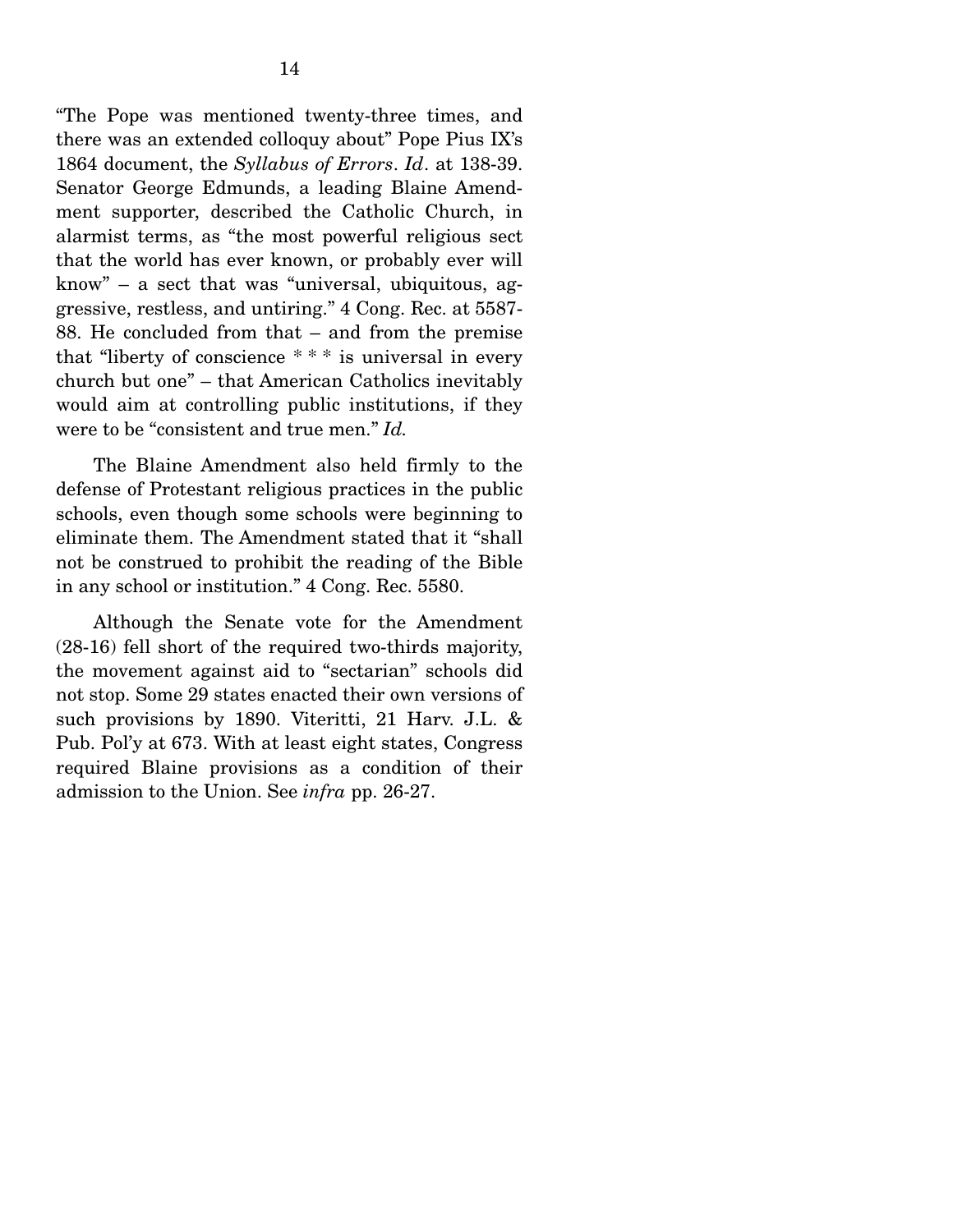## **B. Colorado Article IX, §7 Epitomizes the Features of Blaine Amendments.**

 As petitioners have shown at length, Colorado's Article IX, §7 is a perfect example of a state provision stemming from suspicion and hostility toward Catholicism. "[I]f any provision is a state Blaine Amendment – of the kind that multiple Justices of this Court have already identified as animated by anti-Catholic bigotry – it is Article IX, §7." School Bd. Pet. 23. The federal and Colorado measures were very close in time: the Colorado Constitutional Convention assembled in December 1875, the same month in which President Grant urged Congress to adopt a federal amendment banning public funding for "sectarian" schools. Tr. 670:23-671:5. The national Blaine movement was known in Colorado through newspapers and the telegraph. Tr. 671:6-13. In addition, Colorado's provision clearly reflects two key features of anti-Catholicism that characterized the overall Blaine movement. Petitioners have detailed the evidence; we summarize key selections here.

#### **1. Anti-Catholic statements.**

 First, the Colorado debate included anti-Catholic accusations of the same sort found elsewhere: fearful stereotypes and exaggerations of Catholics' power and motives. Anti-aid voices suggested that allowing Catholic schools equal treatment in educational funding would lead to Catholic oppression: "[I]s it not enough," said one newspaper, "that Rome dominates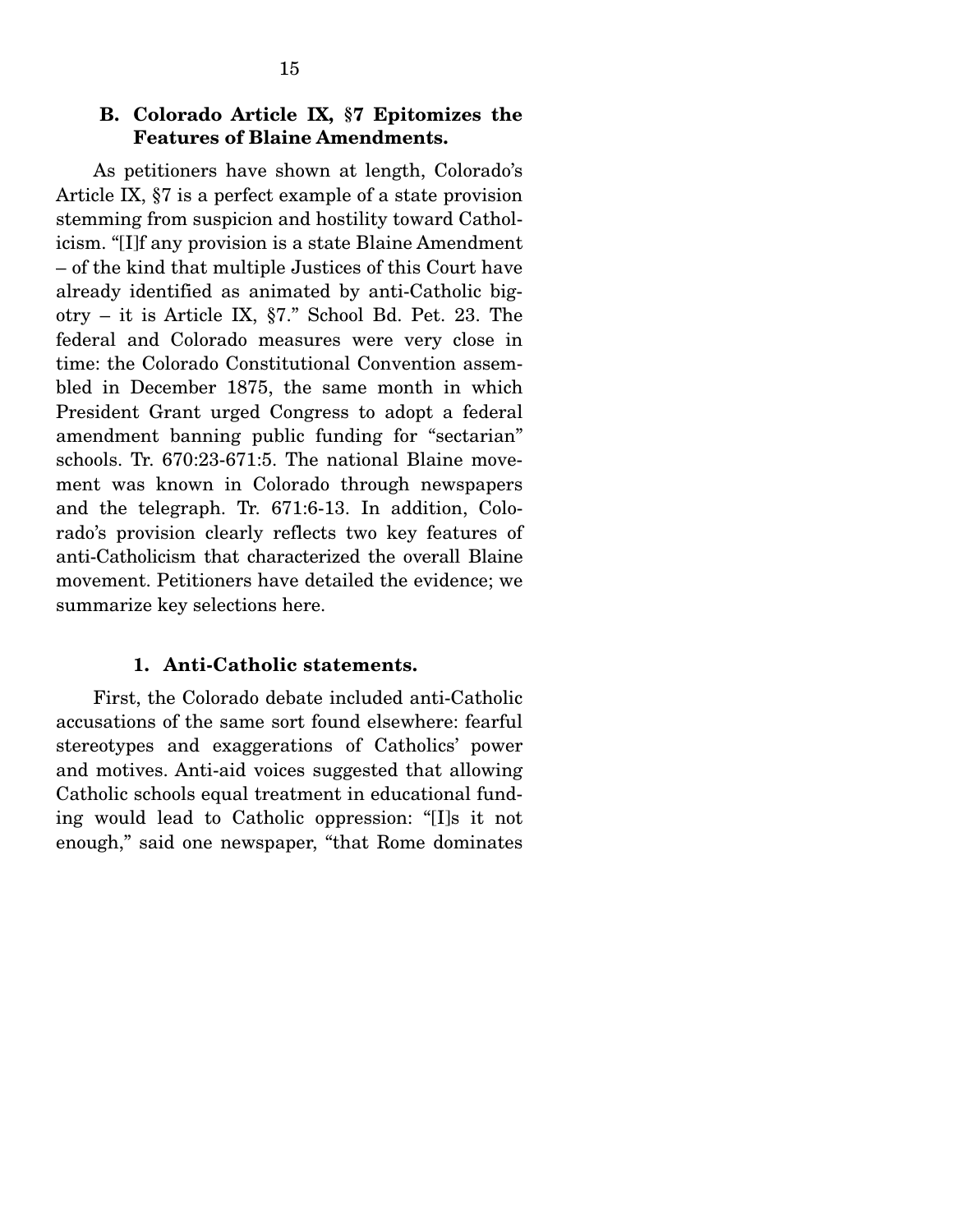in Mexico and all South America?" Donald W. Hensel, *Religion and the Writing of the Colorado Constitution*, 30 Church Hist. 349, 354 (1961) (quoting *Boulder County News*, Jan. 21, 1876). The stereotype that Catholic citizens merely obeyed foreign (Vatican) directives rather than asserting their own rights to equal treatment appeared in the Colorado debate: for example, a noted Protestant minister argued that Coloradans could "feel right in 'voting up a constitution which the Pope of Rome \* \* \* [had] ordered voted down.'" *Id.* at 356 (quoting *Boulder County News*, May 12, 1876) (edits in original). See School Bd. Pet. 9-10 (detailing other anti-Catholic statements).

## **2. Protection of Protestant-style Bible reading.**

 Moreover, the Colorado debate and delegates endorsed the Blaine Amendment's provision that Protestant-style Bible readings in public schools should be preserved while aid to "sectarian" schools was barred. When Denver's Catholic bishop proposed equal allocations of the school fund, the convention responded by resolving to preserve "our present school system against any attempts to divide the school fund for sectarian purposes *or to expel the Bible*, our only text book of morality and heart culture." *Proceedings of the Constitutional Convention: Colorado 1875-76*, at 87 (1907) (emphasis added).

 In keeping with this history, the provision was interpreted and applied to preserve Protestant-style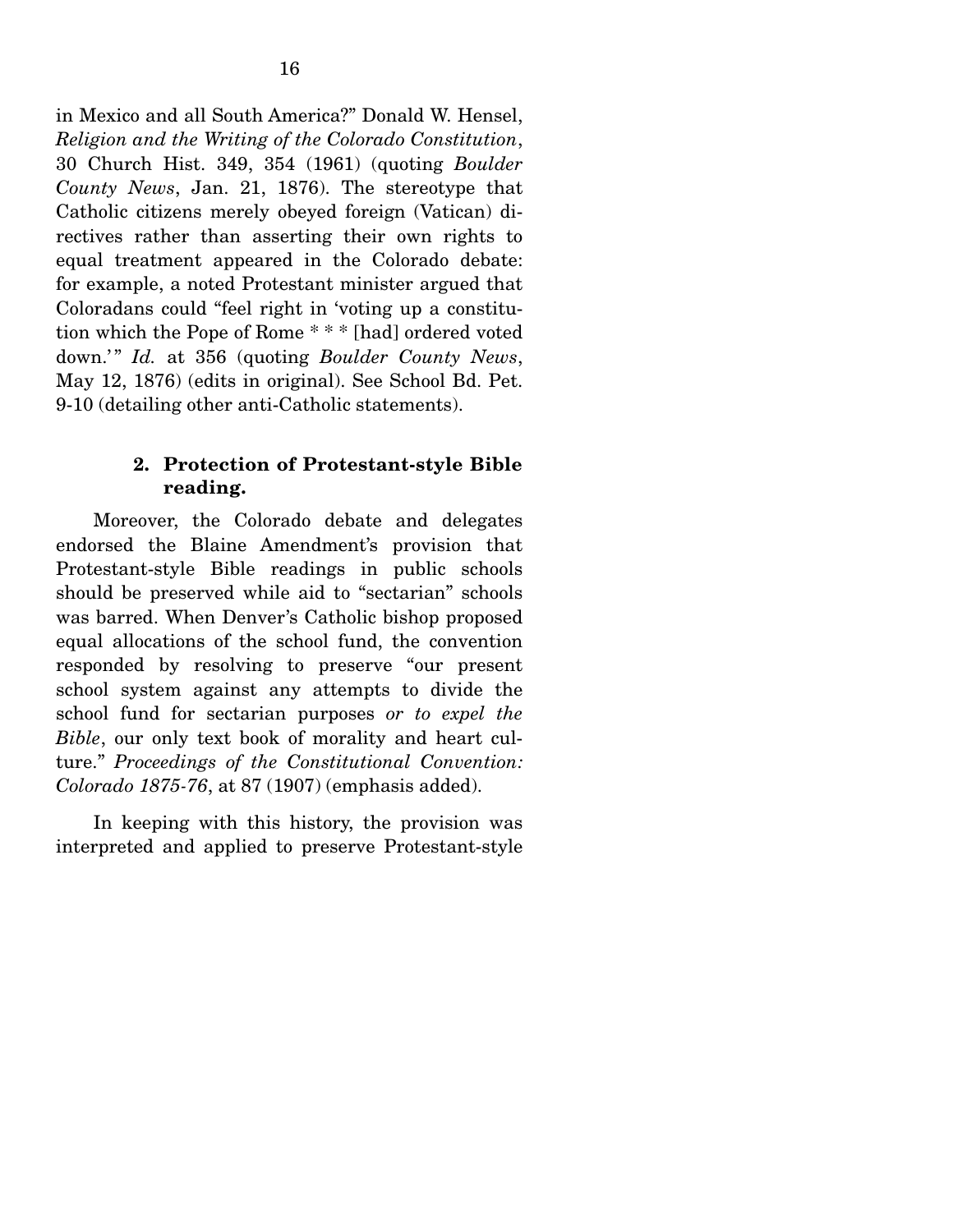Bible reading. In practice, public schoolteachers "saw to it that the constitutional prohibition of 'sectarianism' would not extend to the Bible." Hensel, 30 Church Hist. at 354 & n.35; Richard Gabel, *Public Funds for Church and Private Schools* 475 n.5 (1937) (citation omitted). Within a few decades, the Colorado Supreme Court agreed that the provision did not prohibit such readings. *People ex rel. Vollmar v. Stanley*, 81 Colo. 276 (Colo. 1927) (overruled by *Conrad v. City & Cnty. of Denver*, 656 P.2d 662 (Colo. 1983)). The *Vollmar* court reasoned that the reading of the Bible was not "the teaching of a sectarian doctrine," and it could not believe "that if it had been intended to exclude the Bible from the public schools, that purpose would have been obscured within a controversial word": "the word 'sectarian.'" 81 Colo. at 289, 292-93.

**II. By Ignoring the Evidence of the Animus and Discriminatory Intent Underlying Blaine Amendments, the Decision Below Conflicts with** *Hunter v. Underwood* **and Other Relevant Decisions of This Court.**

 The three-judge plurality of the Colorado Supreme Court refused to consider the extensive evidence of discriminatory intent behind Article IX, §7. School Bd. Pet. App. 20 (refusing to "wade into" the evidence). It claimed it could avoid the issue because, in its view, the term "sectarian" in the provision refers to any religious school. *Id.* at 18 (quoting definition of "sectarian" in *Black's Law Dictionary*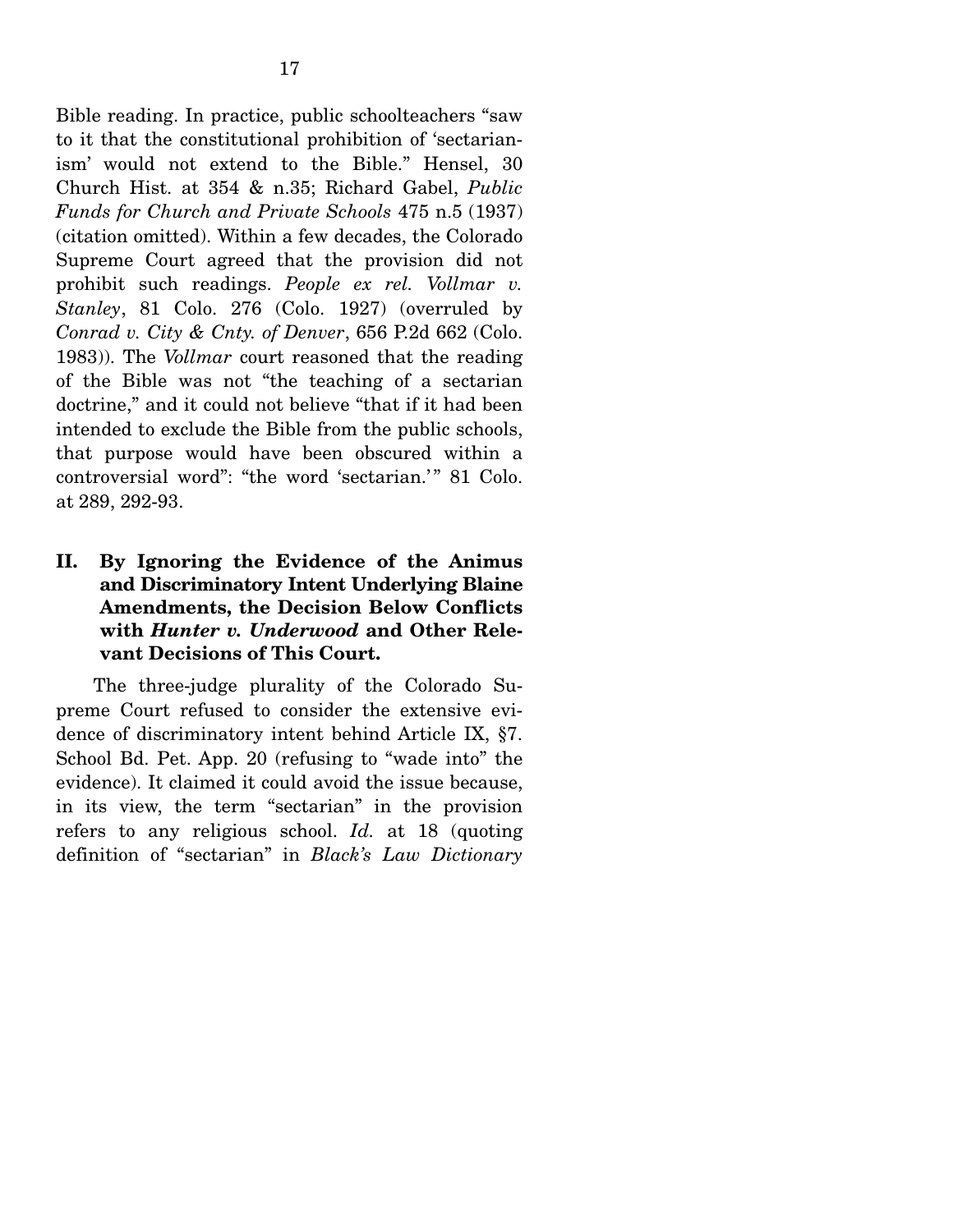1557 (10th ed. 2014)). This is a *non sequitur*. While the Colorado Supreme Court can interpret the state constitution as it sees fit, it cannot disregard evidence showing discriminatory intent that violates the federal Constitution. Laws with such discriminatory motivations are prohibited by decisions of this Court such as *Village of Arlington Heights v. Metro. Housing Development Corp.*, 429 U.S. 252 (1977), and *Hunter v. Underwood*, 471 U.S. 222 (1985)). The Colorado plurality simply disregarded those decisions.

 In *Hunter*, this Court struck down, under the Equal Protection Clause, a provision of the 1901 Alabama Constitution that disenfranchised any person who committed any crime of "moral turpitude." Although the provision was facially race-neutral, it had a disproportionate impact on African Americans at the time of its enactment and the time of the *Hunter* litigation. *Id.* at 227. And extensive evidence was offered in the district court that the crimes selected were chosen for racial discriminatory reasons (*id.*): the 1901 constitutional convention "was part of a movement that swept the post-Reconstruction South to disenfranchise blacks." *Id.* at 229 (describing "testimony and opinions of historians \* \* \* offered and received without objection"). As such, the burden then shifted to the state to show that the provision would have passed regardless of the discriminatory intent. *Id.* at 228 (citing *Mt. Healthy City Board of Ed. v. Doyle*, 429 U.S. 274, 287 (1977)). Because race was "a 'but-for' motivation for the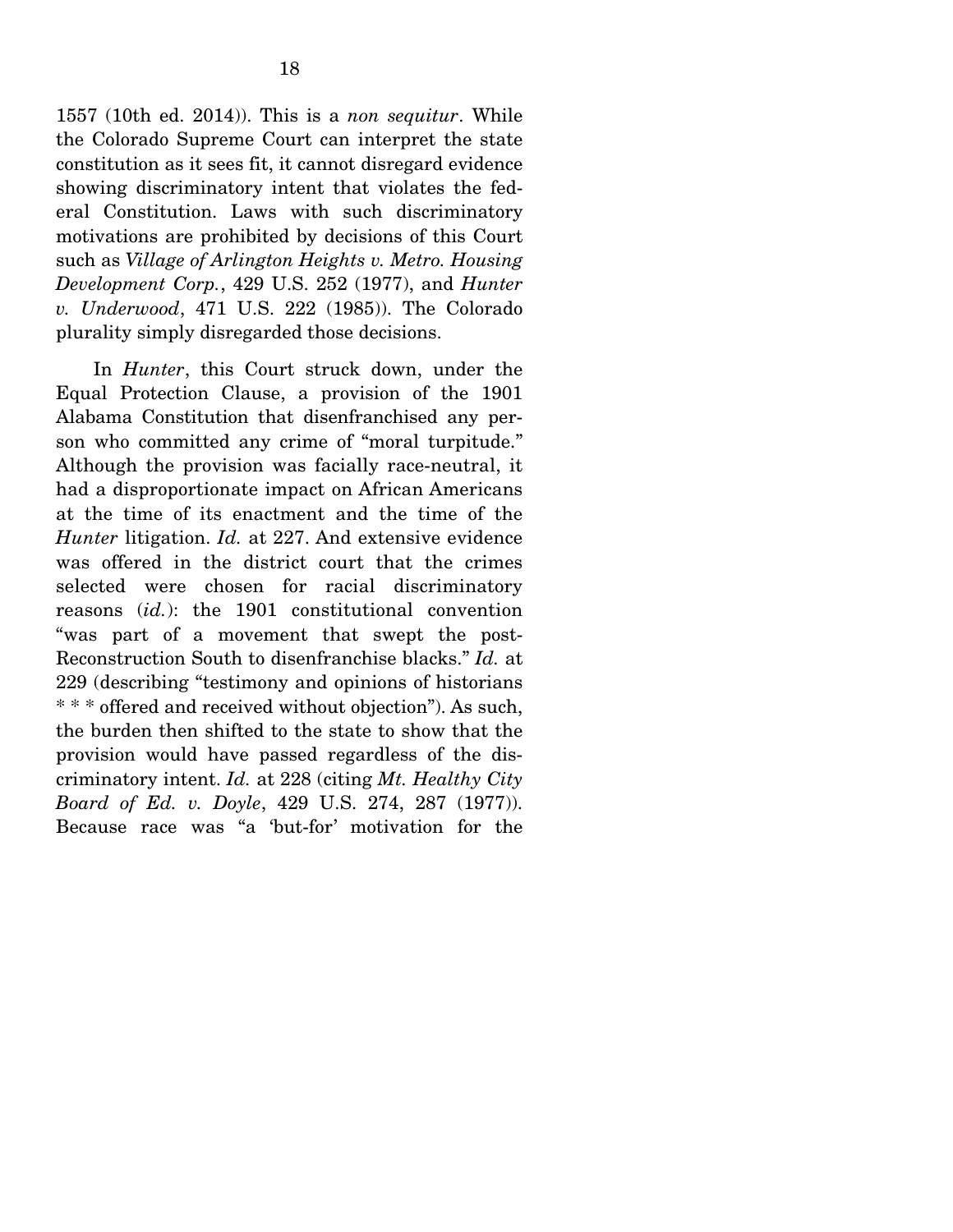enactment," 471 U.S. at 232, the provision violated equal protection.

 *Hunter* and other decisions demanded that the Colorado Supreme Court consider the evidence of anti-Catholic animus motivating Blaine Amendments in general and Colorado's in particular. Just as with Alabama's disenfranchisement provision, here extensive, unrebutted testimony and documentary evidence showed that discrimination toward Catholicism was a significant motivation for Article IX,  $\S 7.^2$ 

 The Colorado plurality fundamentally erred when it ignored this evidence on the ground that Article IX, §7 on its face covers all religions. See Pet. App. 21 (saying that the "language is 'plain'" and "we will enforce section 7 as it is written"). *Hunter*, *Arlington Heights*, and other decisions require the court to look beyond facial neutrality and determine whether an enactment with a discriminatory impact was motivated by a discriminatory purpose. The plurality committed a basic error in refusing to do this.

 Article IX, §7 not only had a discriminatory purpose, it also clearly inflicts discrimination. It discriminated against Catholics when it was first enacted;

<sup>2</sup> *Hunter* applies even though this case involves religious rather than racial animus. Laws "involving discrimination on the basis of religion \* \* \* are subject to heightened scrutiny" under the Equal Protection Clause. *Colorado Christian University v. Weaver*, 534 F.3d 1245, 1266 (10th Cir. 2008) (McConnell, J.); see also *Larson v. Valente*, 456 U.S. 228 (1982) (applying strict scrutiny to laws treating religions unequally).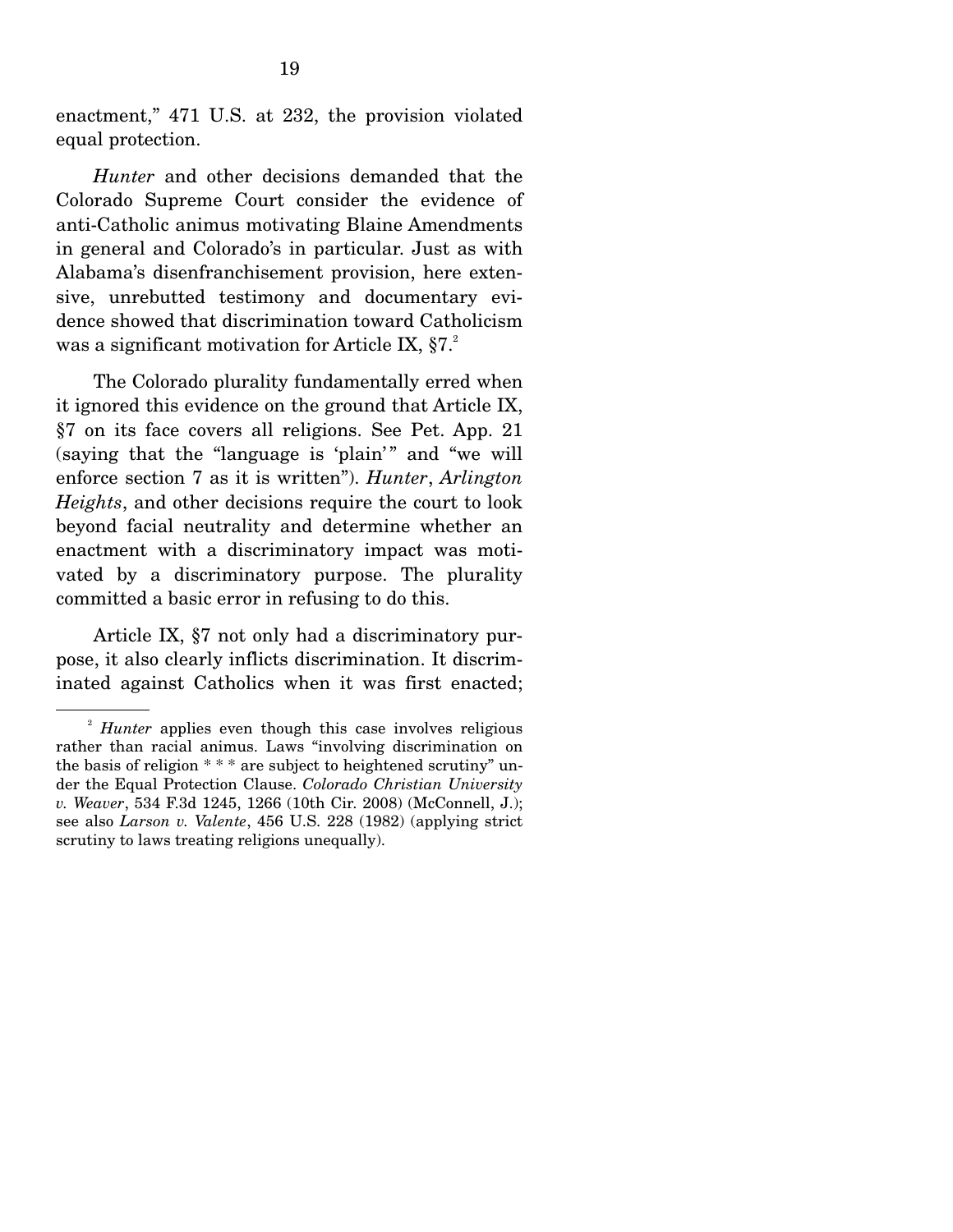and it continues to discriminate today by preventing parents from using a neutral scholarship program to help offset the costs of their child's education at a Catholic or other religiously affiliated school.

 The ruling below also conflicts with the opinions in *Mitchell* and *Zelman* recognizing the anti-Catholic meaning of "sectarian." The Colorado Supreme Court, of course, may give the state provision whatever operative meaning it wishes: it may interpret the provision as covering all religious schools. But it may not disregard this Court's statements – or the supporting evidence – that "sectarian" in the context of Blaine Amendments had an anti-Catholic thrust. It obviously may not disregard this Court's statements that are relevant to the federal constitutional issue of the discriminatory intent behind Blaine Amendments.

 The anti-Catholic taint on Article IX, §7 has not been removed by the passage of time, or by the fact that courts have eliminated Protestant religious exercises from public schools (see, e.g., *Conrad*, 656 P.2d 662). In *Hunter*, similarly, the state argued that "regardless of the original purpose of [the disqualification provision], events occurring in the succeeding 80 years had legitimated" it (for example, "[s]ome of the more blatantly discriminatory sections \* \* \* ha[d] been struck down by the courts"). 471 U.S. at 232-33. The Court rejected the argument, stating: "Without deciding whether §182 would be valid if enacted today without any impermissible motivation, we simply observe that its original enactment was motivated by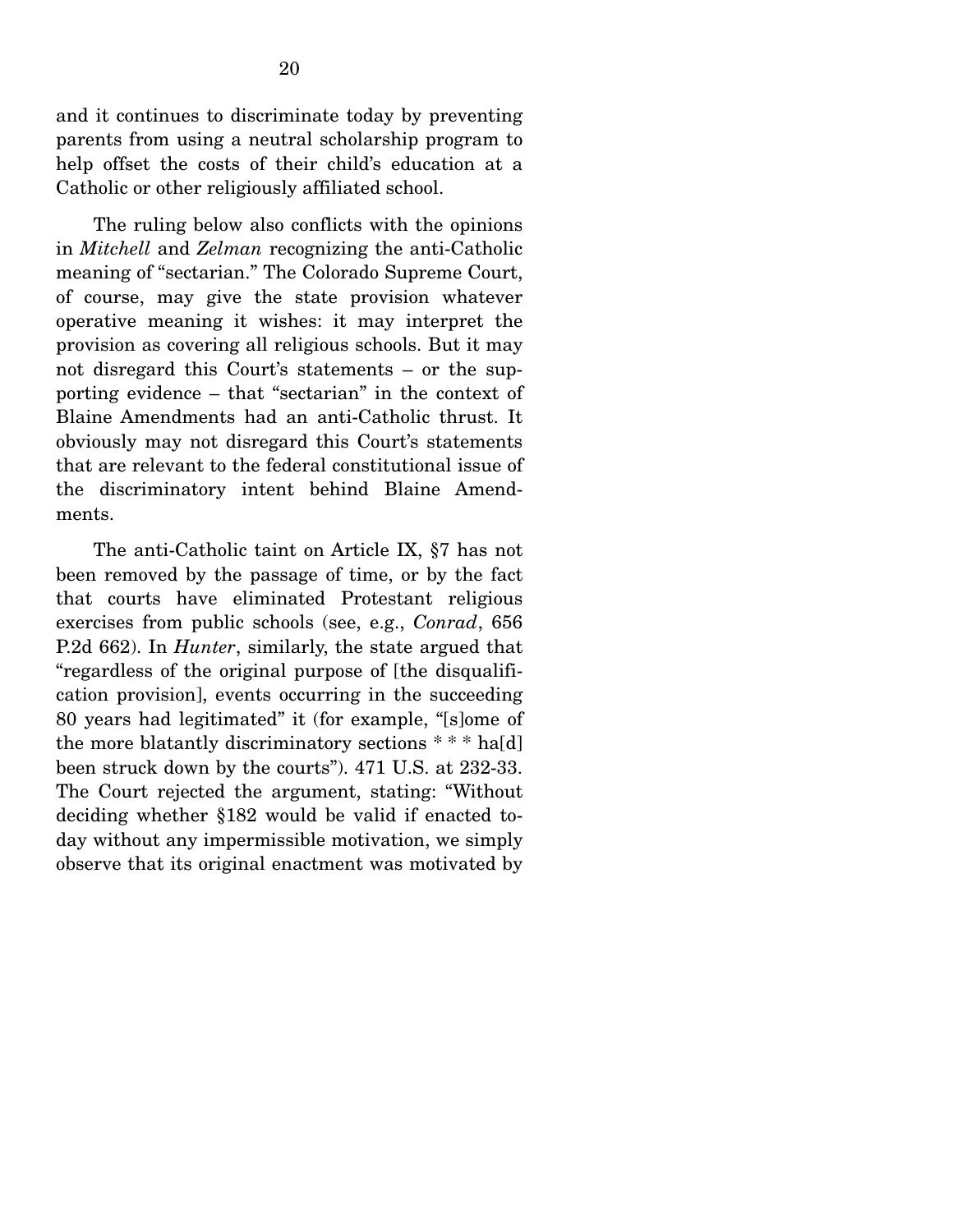a desire to discriminate \* \* \* and the section continues to this day to have that effect." *Id.* at 233. Likewise, Article IX, §7 was meant to discriminate, and it continues today to authorize discrimination, in the provision of benefits, against parents who choose to educate their children in a religious setting.

## **III. The Discriminatory Exclusion of Religious Choices from a Neutral Program of Benefits Violates the First Amendment.**

 The historical animus behind Article IX, §7 is not the only feature that renders its use here unconstitutional. *Amici* agree with petitioners that "[e]ven if §7's sordid origins could be put to the side, requiring state and local governments to discriminate based on religion would still violate the Constitution." School Bd. Pet. 25. To single out families who choose religious schooling and disqualify them from a generally available benefit not only violates the Free Exercise Clause's requirements of neutrality and general applicability (see, e.g., *Church of Lukumi Babalu Aye v. City of Hialeah*, 508 U.S. 520 (1993)); it also violates the Establishment Clause and the Equal Protection Clause. See, e.g., School Bd. Pet. 33-34.

 The facial discrimination against families' religious choices here cannot be justified on the basis of *Locke v. Davey*, 540 U.S. 712 (2004). See, e.g., School Bd. Pet. 30-33; Doyle Pet. 31-36. *Davey* upheld a narrow exclusion from aid of students training for the ministry, based on a "historic and substantial" state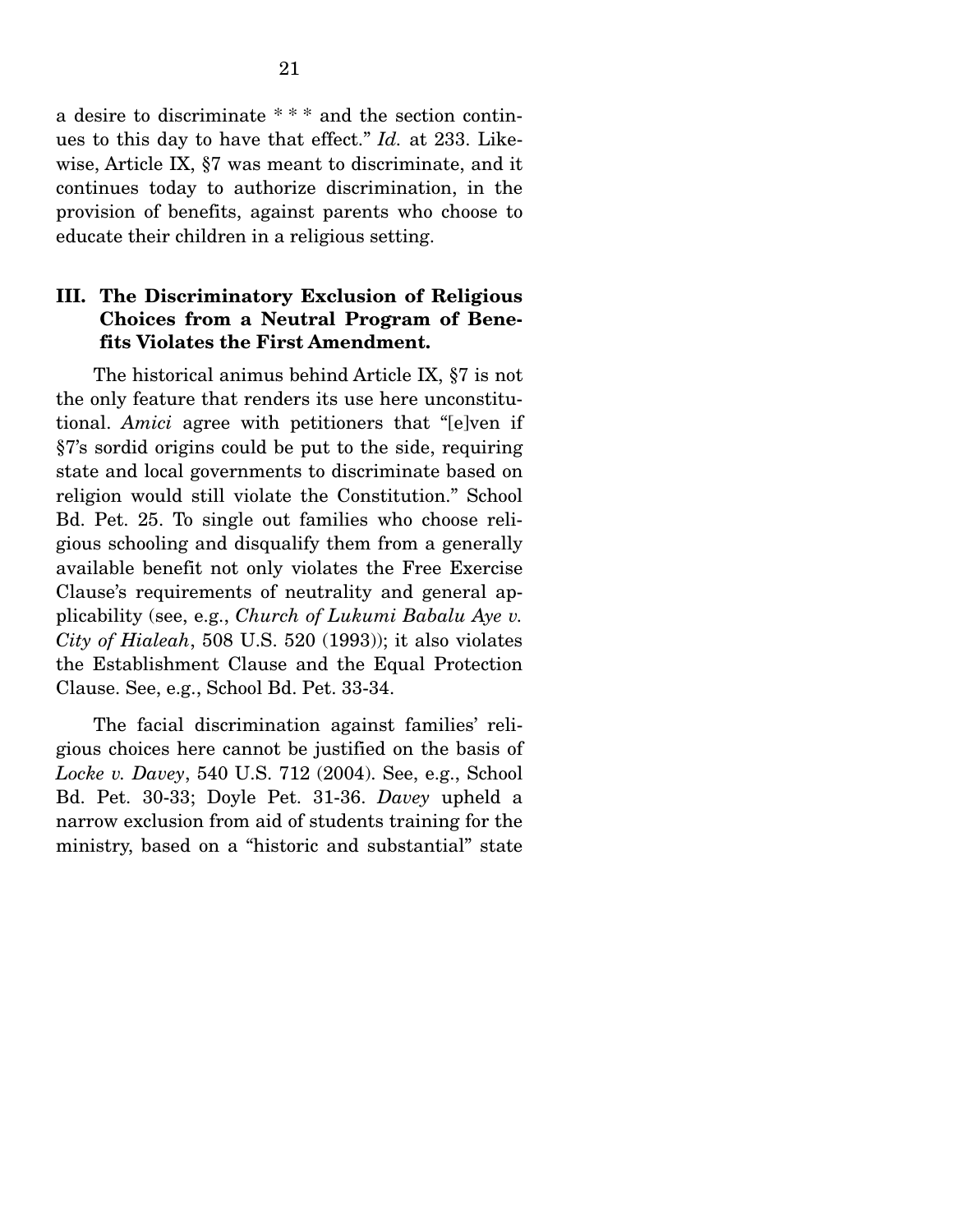interest dating back to the founding. 540 U.S. at 725, 723. That ruling provides no warrant for the wholesale exclusion of students receiving education in secular subjects – history, literature, math, science – simply because they receive it in a religiously affiliated school.

# **IV. The Misuse of State Blaine Amendments Demands This Court's Correction.**

# **A. States Are Reading Their Provisions to Justify Thoroughly Indefensible Discrimination Against Religion.**

 The issue in this case is important, recurring, and unsettled: as petitioners show, the lower courts are deeply divided over the ability of states to exclude religious options from neutral programs of benefits. *Amici* emphasize a different but related point. Far too many state officials – judges and others – view this Court's decision in *Locke v. Davey* as *carte blanche* to discriminate against religion in programs of state benefits. As a result, opponents of equal treatment for religious schooling have been able to block a variety of legitimate programs through court rulings, or tie them up in burdensome litigation or administrative proceedings.

 Some legitimate uses of neutral aid barred by Blaine Amendments have involved school choice programs similar to this one: state scholarships or tuition grants. The petitions for certiorari list those cases (and circuit splits over the issue). School Bd.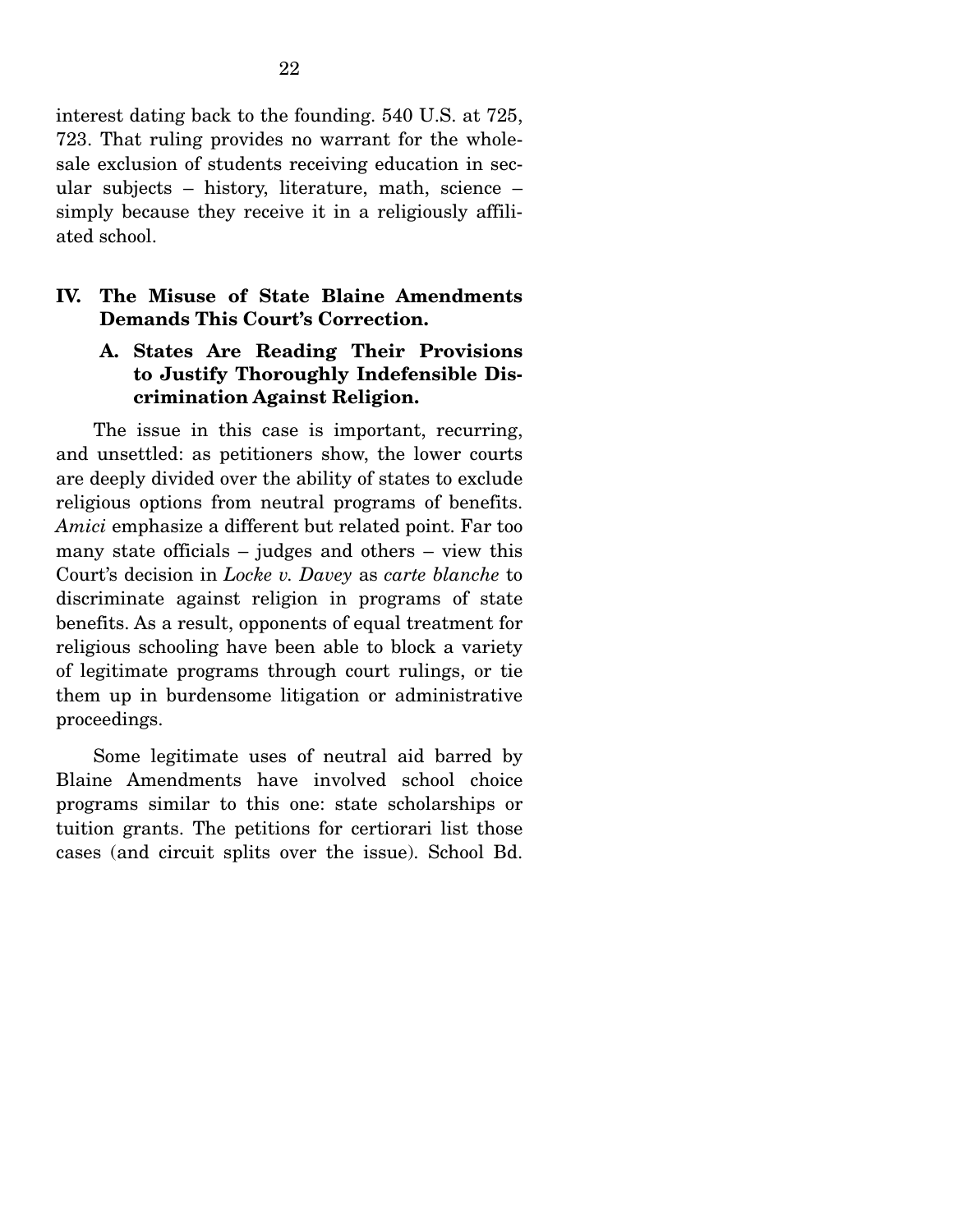Pet. 27, 29; Doyle Pet. 27-29. Here, we call attention to recent examples of other programs affected:

- The Montana Revenue Department has proposed to disqualify religiously affiliated schools from a state program that offers tax credits to persons who donate to nonprofit "student scholarship organizations" that provide scholarships for students, whose families in turn may use them at the private school of their choice. M.A.R. Notice 42-2-939, https://revenue.mt.gov/Portals/9/rules/proposal notices\_hearinginformation/42-2-939pro-arm.pdf. Such a program is so distant from government aid to religion – so insulated by the private choices of donors and families – that this Court has ruled that taxpayers lack standing to challenge it in federal court. *Arizona Christian School Tuition Org. v. Winn*, 563 U.S. 125 (2011). Nevertheless the Department relies on Montana's Blaine Amendment in proposing blatant discrimination against religious schooling. *Id.* (relying on Mt. Const. art. X, §6 (prohibiting any "appropriation or payment" from public funds for any school "controlled in whole or in part by any church, sect, or denomination")); see Kyle Duncan, *Secularism's Laws: State Blaine Amendments and Religious Persecution*, 72 Fordham L. Rev. 493, 519 n.116 (2003) (identifying Montana provision as a Blaine Amendment).
- In Missouri, the state department of natural resources disqualified a church-operated day care center from a program that offers state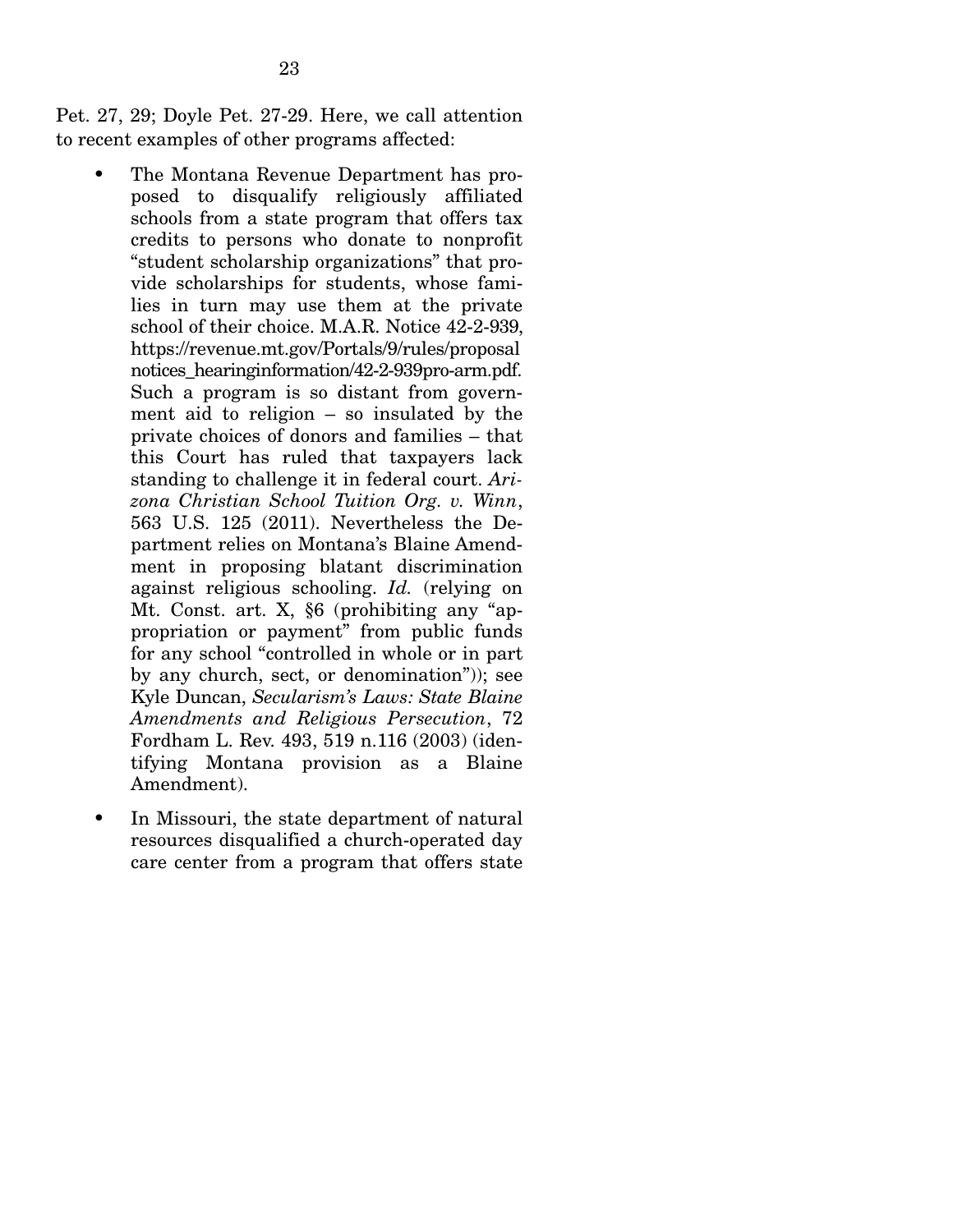funds to organizations to purchase recycled tires to resurface their playgrounds. See *Trinity Lutheran Church of Columbia v. Pauley*, 788 F.3d 779 (8th Cir. 2015) (upholding the exclusion), *petition for cert. filed*, No. 15-577 (Nov. 4, 2015). In ruling for the state, the court referred to two Missouri constitutional provisions, enacted in 1870 and 1875, that prohibit public money from aiding "any church, sect, or denomination of religion" or any "institution of learning controlled by any religious creed, church or sectarian denomination whatever." *Id.* at 783 (quoting Mo. Const. art. I, §§7, 8); see Duncan, *supra*, at 517 & n.107 (specifically identifying Article I, §8 as a Blaine Amendment).

• In Florida, a secularist group has sued to bar two religiously affiliated halfway houses from participating in a state program that funds services for recently released, drugaddicted prisoners. *Center for Secular Humanism v. Crews*, Case No. 2007-CA-1358 (Fla. Cir. Ct. Leon Cty.). The state gives providers \$14-20 a day to partially cover the costs of shelter, food, job-search assistance, and other valuable services, and the providers offer the participants free, wholly optional opportunities to supplement their substance abuse counseling with religious content. The program has been successful, with recidivism rates plummeting to <sup>1</sup>/<sub>3</sub> of the national average. But since 2007, its opponents have enmeshed it in litigation based on Florida's ban on using state revenue "in aid of any church, sect, or religious denomination or in aid of any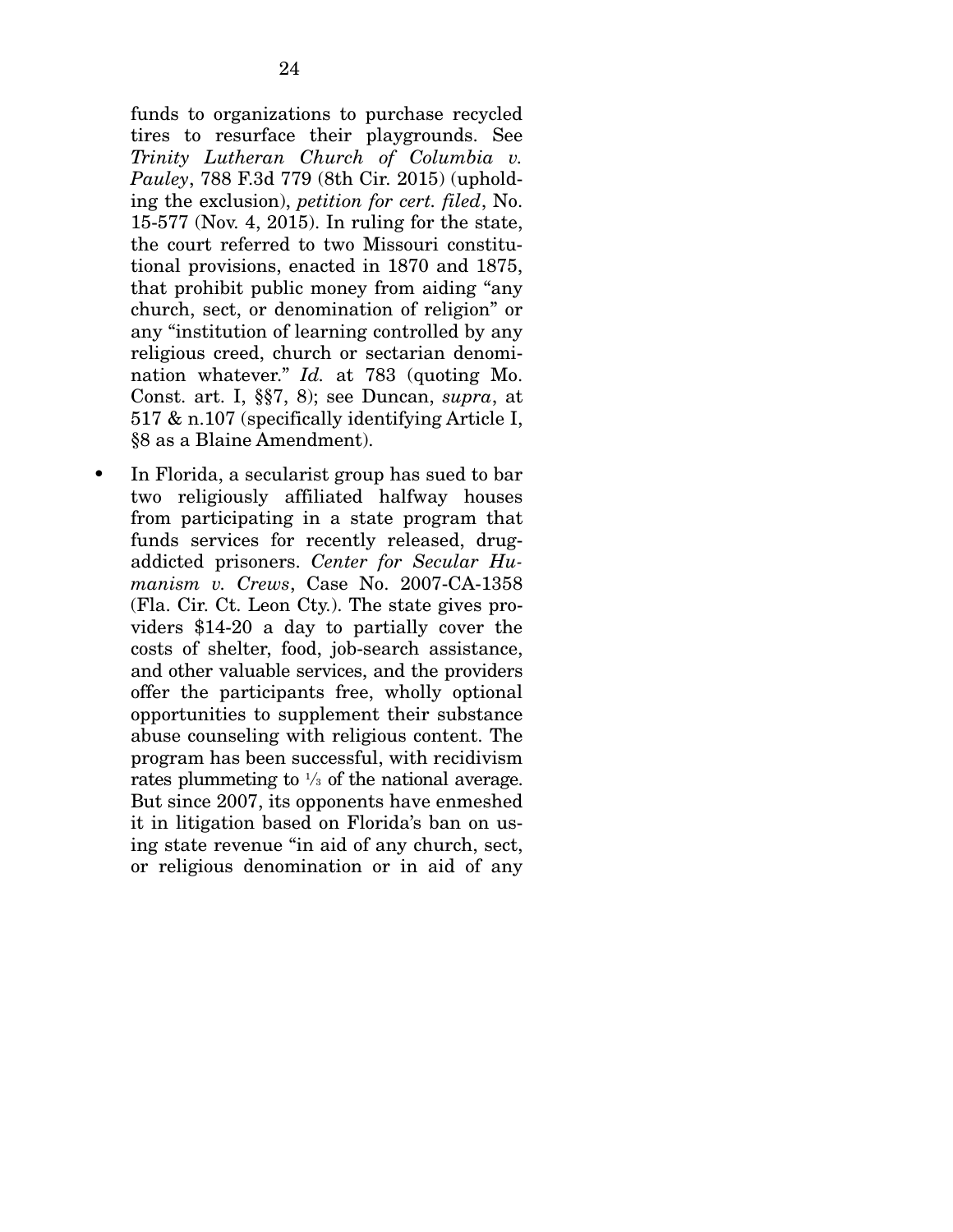sectarian institution." Fla. Const. art. I, §3; see Duncan, *supra*, at 519 & n.114 (identifying Florida's provision as a Blaine Amendment).

• In Oklahoma, a state district judge barred parents of disabled children from using state scholarships to educate their children in private schools deemed too religious by the court. *Oliver v. Hofmeister*, Case No. CV-2013-2072 (Dist. Ct. Oklahoma Cty. 2014), *appeal pending*, Case No. 113,267 (Okla. Sup. Ct.). The legislature had found that private schools often provide better options for children with disabilities than do public schools. But applying the language of Oklahoma's Blaine Amendment, Okla. Const. art. 2, §5, the district court held that families were barred from using scholarships at any "sectarian" religious school: they could use them only at schools that were merely "religiously affiliated," which the court elsewhere suggested meant "religious \* \* \* in name only," based on the level of "church control" over the school. *Oliver*, Transcript of Proceedings at 65-66, at http://www.becketfund. org/wp-content/uploads/2015/11/2014.08.28- Transcript-of-Trial-Court-Proceedings.pdf (describing Southern Methodist University as merely "religiously affiliated," but Notre Dame as "sectarian").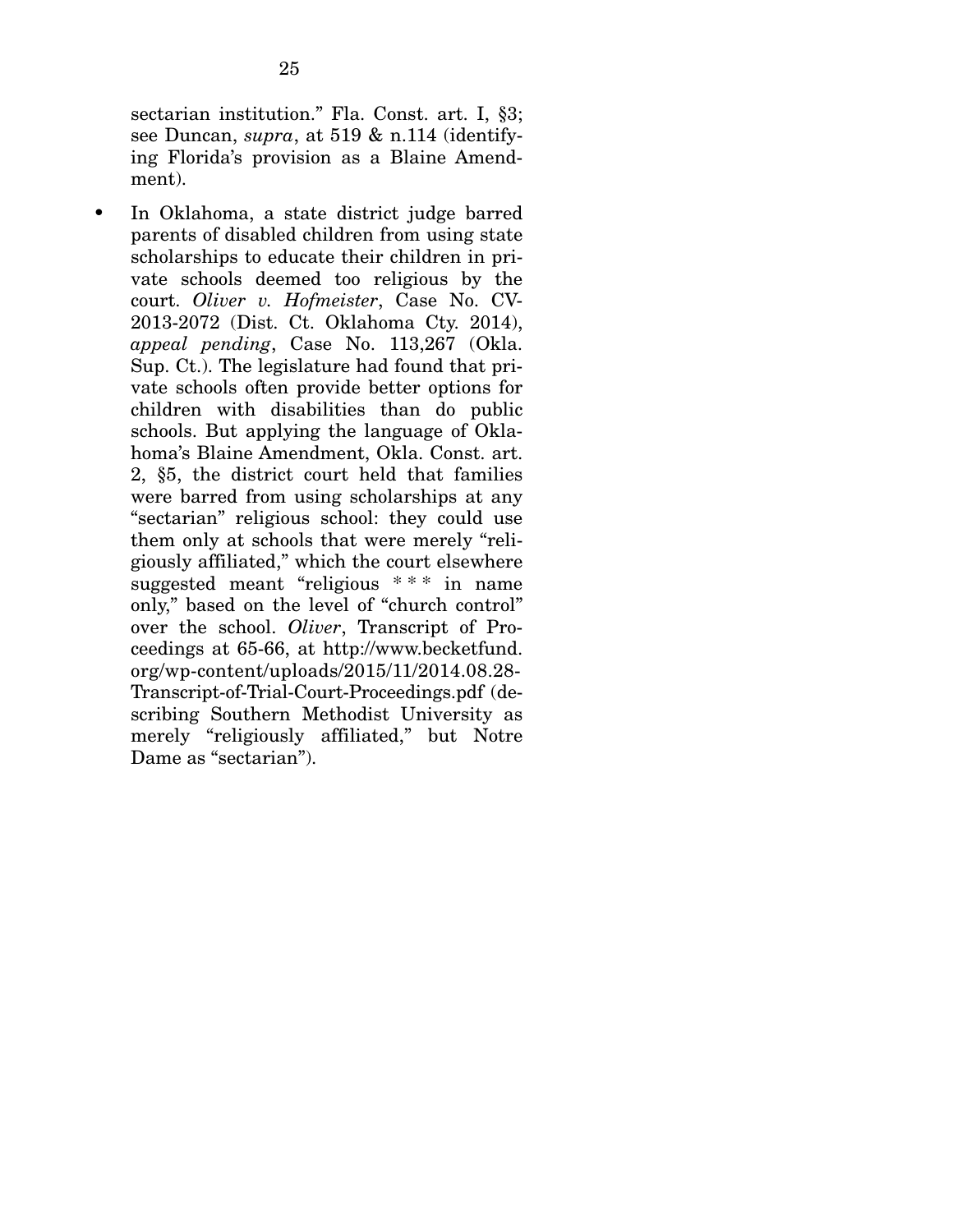# **B. There Is Federal Responsibility for Blaine Amendments, Since Many Were Required as a Condition of States' Admission to the Union.**

 Blaine Amendments cannot be defended as legitimate exercises of state discretion to adopt policies concerning the relations of government and religion. For one thing, states have no discretion to violate basic constitutional rights such as nondiscrimination against religion. Moreover, many state Blaine Amendments were adopted under explicit directive or implicit pressure from the federal government. Congress made adoption of such provisions a condition of several states' admission to the Union. Given the federal government's responsibility for the enactment of several state Blaine Amendments, it is particularly appropriate for this Court to intervene to correct the discrimination imposed under these provisions.

 For example, the 1906 Oklahoma Enabling Act, §8, 34 Stat. 267, 273, required inclusion of a Blaine Amendment in the new state constitution as a condition of admission. The Act proposed language prohibiting "proceeds arising from the sale or disposal of any lands \* \* \* granted for educational purposes" from being "used for the support of any religious or sectarian school, college or university." *Id.* What emerged from the state constitutional convention was Oklahoma's article 2, §5. Other states required to adopt Blaine Amendments in their enabling acts include North Dakota, Montana, South Dakota, Washington, Arizona, New Mexico, and Idaho. See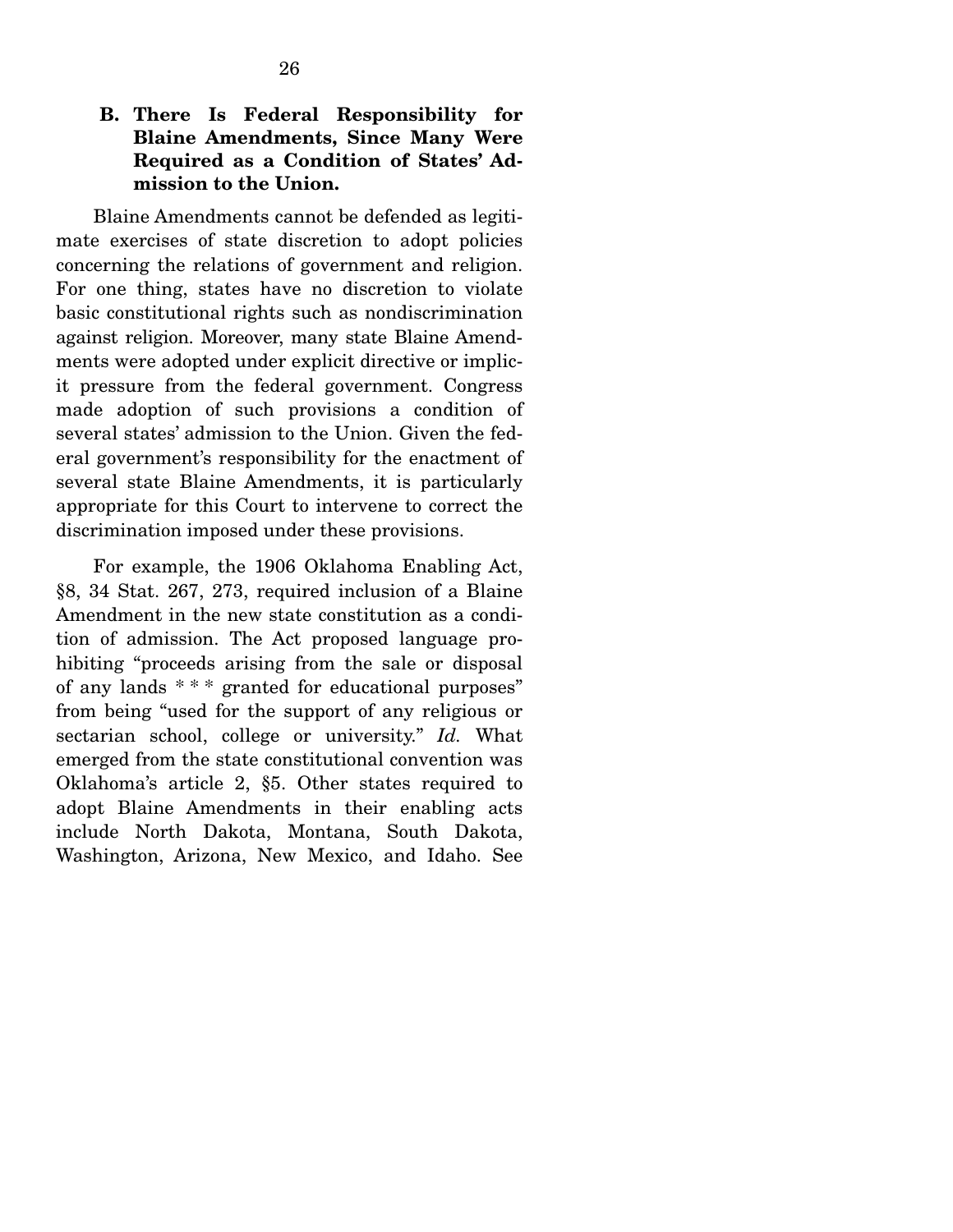Duncan, *supra*, 72 Fordham L. Rev. at 519 nn.115-116 (listing provisions).3 Montana's article X, §6 (see *supra* p. 23) was therefore adopted under direct federal pressure. So was Washington's provision that all schools "supported wholly or in part by the public funds shall be forever free from sectarian control or influence." Wash. Const. art. IX, §4; see *Davey*, 540 U.S. at 723 n.7 (noting that the federal requirement "was included" in the Washington provision).<sup>4</sup>

 When Colorado was admitted in 1876, explicit requirements in enabling acts had not yet appeared, but the state still perceived informal federal pressure. The record shows that some observers worried, during the constitutional convention, that Congress would not admit Colorado unless it adopted Blainestyle language in its constitution. Tr. 691:6-20. In short, in this case and others, the federal pressure to enact Blaine Amendments calls for a federal response – through this Court's review – to correct the discrimination the provisions have inflicted.

--------------------------------- ---------------------------------

<sup>3</sup> See Act of Feb. 22, 1889, 25 Stat. 676, ch. 180 (1889) (enabling act for North Dakota, Montana, South Dakota, and Washington); Act of June 20, 1910, 36 Stat. 557, §26 (1910) (enabling act for Arizona and New Mexico); Act of July 3, 1890, 26 Stat. 215, §8, ch. 656 (1890) (enabling act for Idaho)

<sup>4</sup> Other Blaine Amendments stemming from these Enabling Acts include S.D. Const. art. VIII, §16; N.D. Const. art. 8, §5; Ariz. Const. art. IX, §10; Idaho Const. art. IX, §5.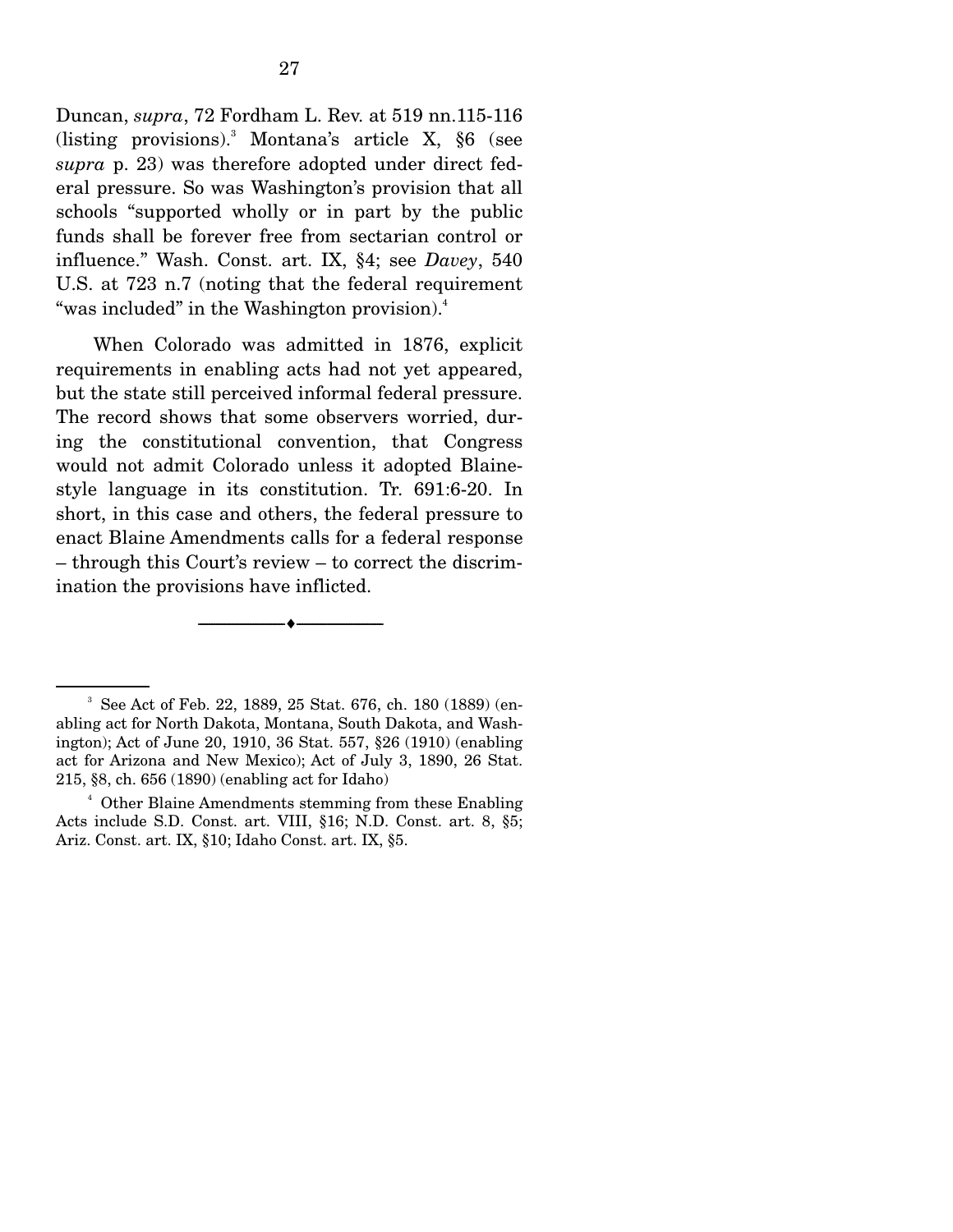# 28

# **CONCLUSION**

The petitions for certiorari should be granted.

Respectfully submitted,

KIMBERLEE WOOD COLBY  *Counsel of Record*  CENTER FOR LAW AND RELIGIOUS FREEDOM CHRISTIAN LEGAL SOCIETY 8001 Braddock Road Springfield, VA 22151 (703) 894-1087 kcolby@clsnet.org THOMAS C. BERG UNIVERSITY OF ST. THOMAS SCHOOL OF LAW RELIGIOUS LIBERTY APPELLATE CLINIC MSL 400, 1000 LaSalle Ave. Minneapolis, MN 55403 (651) 962-4918 tcberg@stthomas.edu

DIANA M. VERM LUKE W. GOODRICH THE BECKET FUND FOR RELIGIOUS LIBERTY 1200 New Hampshire Ave. NW, Ste. 700 Washington, DC 20036 dverm@becketfund.org

November 2015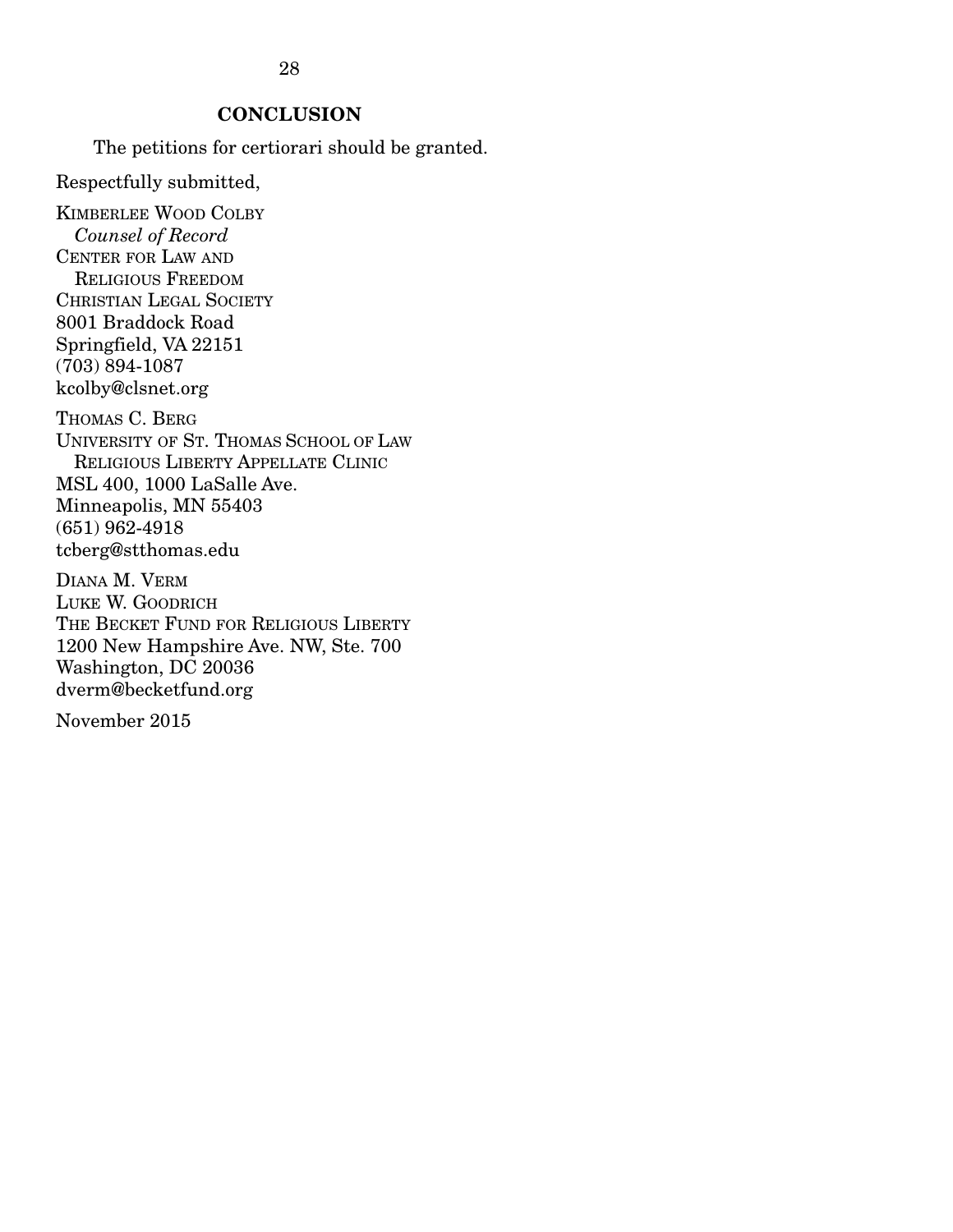## App. 1

#### **APPENDIX**

## **Detailed Statements of Interest of** *Amici Curiae*

 The **Christian Legal Society** (CLS) is an association of Christian attorneys, law students, and law professors, with student chapters at approximately 90 law schools. Since 1975, CLS's Center for Law and Religious Freedom has worked to protect religious liberty in the courts, legislatures, and the public square.

 CLS believes that civic pluralism, which is essential to a free society, prospers only when the First Amendment rights of all Americans are protected. Ensuring that parents of all economic backgrounds have an opportunity to choose the educational provider they think best for their children contributes greatly to civic pluralism and our free society.

 For that reason, CLS attorneys were lead counsel in a challenge to Colorado's discriminatory exclusion of students at "pervasively sectarian" colleges from a statewide scholarship program in *Colorado Christian College v. Weaver*, 534 F.3d 1245 (10th Cir. 2008). For over two decades, CLS has participated on briefs *amicus curiae* in support of state school-choice initiatives with respect to K-12 schools and institutions of higher education. *See, e.g*., *Hart v. State*, 774 S.E.2d 281 (N.C. 2015) (*amici curiae* brief of Christian Legal Society, *et al*., 2014 WL 7669358); *Duncan v. State*, 102 A.3d 913 (N.H. 2014) (*amici curiae* brief of Concord Christian Academy, *et al.*, 2013 WL 10939279); *Arizona Christian School Tuition Organization v.*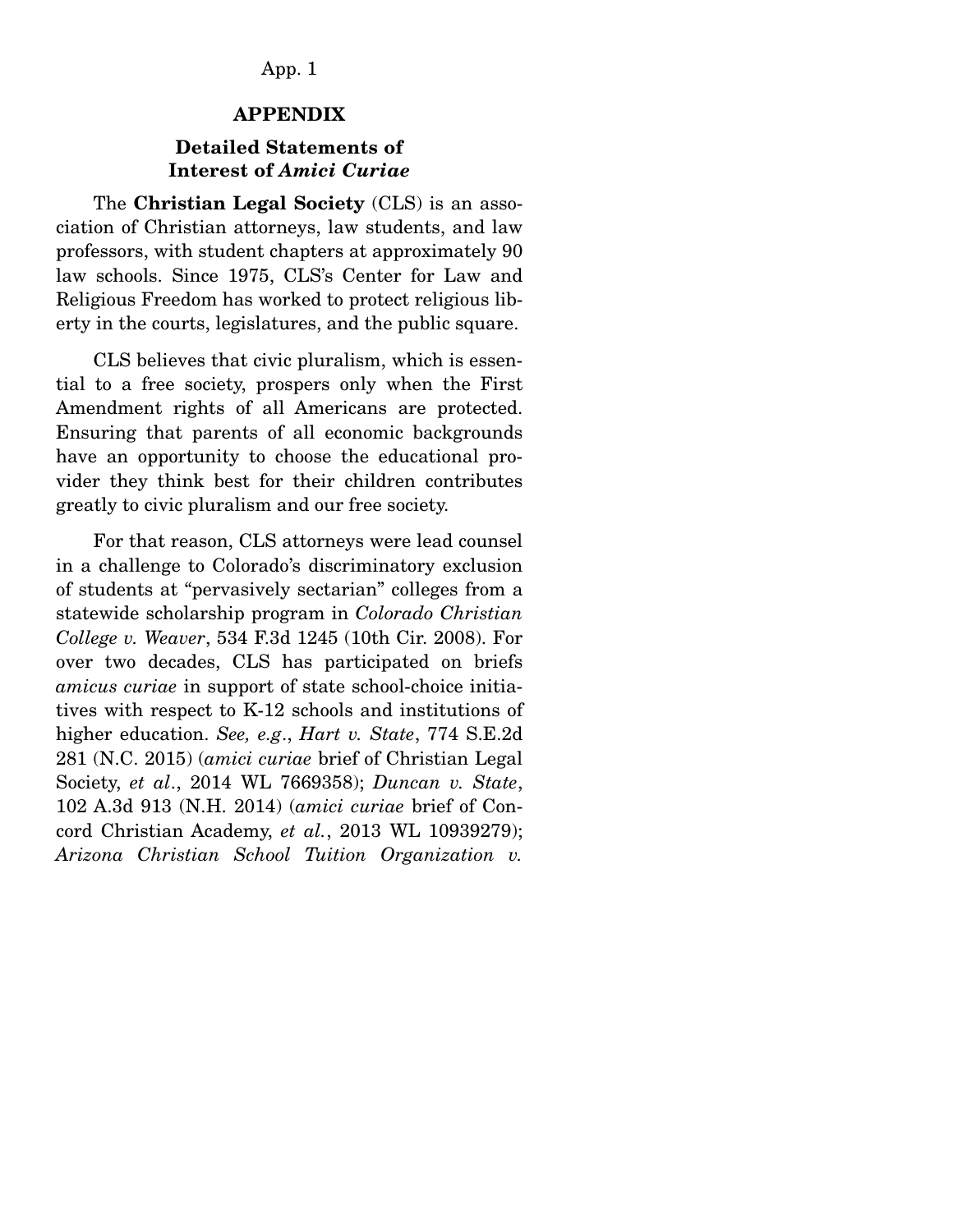*Winn*, 563 U.S. 125 (2011) (*amici curiae* brief of U.S. Conference of Catholic Bishops, Union of Orthodox Jewish Congregations of America, Christian Legal Society, *et al*., 2010 WL 2525061); *Jackson v. Benson*, 578 N.W.2d 602 (Wis. 1998) (*amici curiae* brief of Christian Legal Society, *et al.*, 1997 WL 33624892).

 The **Becket Fund for Religious Liberty** is a nonprofit, nonpartisan law firm dedicated to protecting the free expression of all religious traditions and the equal participation of religious people in public life and benefits. The Becket Fund has represented agnostics, Buddhists, Christians, Hindus, Jews, Muslims, Santeros, Sikhs, and Zoroastrians, among others, in lawsuits across the country and around the world. The Becket Fund litigates in support of religious liberty in state and federal courts throughout the United States as both primary counsel and amicus curiae. The Becket Fund has recently obtained landmark religious accommodation victories in the U.S. Supreme Court in *Holt v. Hobbs*, 135 S. Ct. 853 (2015) (involving a Muslim prisoner seeking accommodation of a religiously-mandated beard), and *Burwell v. Hobby Lobby Stores, Inc.*, 134 S. Ct. 2751 (2014) (involving religious objections to the Department of Health & Human Services' contraception mandate).

 The Becket Fund has been actively involved in litigation challenging the state constitutional amendments known as "Blaine Amendments." Constitutional provisions passed in dozens of states in the latter half of the 19th century, Blaine Amendments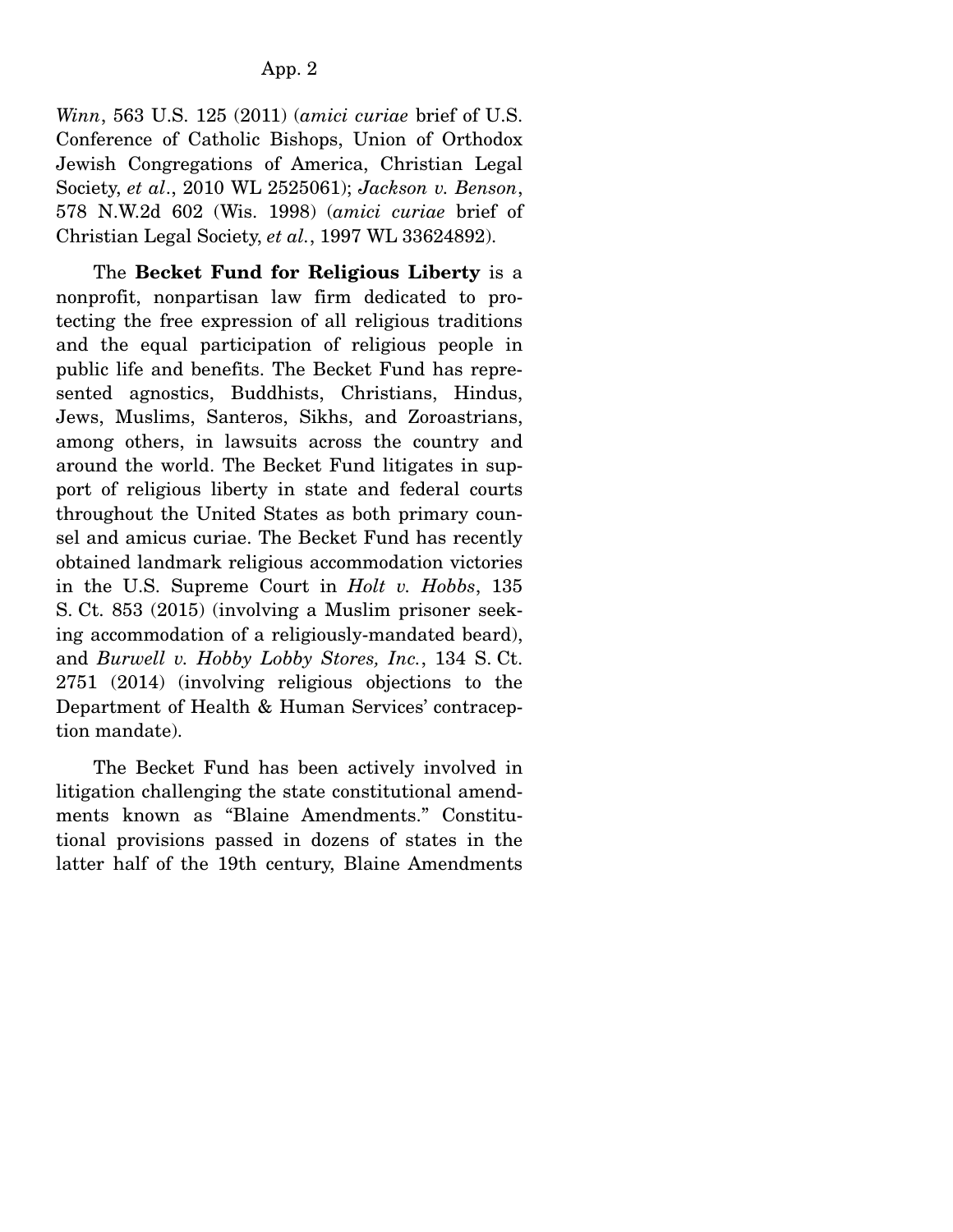were birthed out of a shameful period in our national history tarnished by anti-Catholic sentiment. They expressed and implemented that sentiment by excluding all government aid from so-called "sectarian" faiths (targeting Catholicism), while allowing those same funds to support a common "nonsectarian" faith, a faith that is fairly described as a lowest common denominator Protestantism. The Becket Fund resolutely opposes the application of these state constitutional provisions to citizens today.

 To that end, the Becket Fund has filed *amicus* briefs in states across the country and in this Court to document in detail the history of these state constitutional provisions and to protect the rights of children and their parents to be free from religion-based exclusion from government educational benefits.

 **The American Association of Christian Schools (AACS)** serves Christian schools and their students through a network of thirty-eight state affiliate organizations and two international organizations. The AACS represents students in eight schools in Colorado and more than eight hundred schools nationally. The AACS believes that parental freedom to choose where and how their children are educated is the most effective and equitable way to improve the quality of K-12 education. In establishing a student scholarship program, Douglas County has created an environment in which diversity, individual choice, and educational quality can flourish; however, the decision of the Colorado Supreme Court has the effect of discriminating against families who choose a